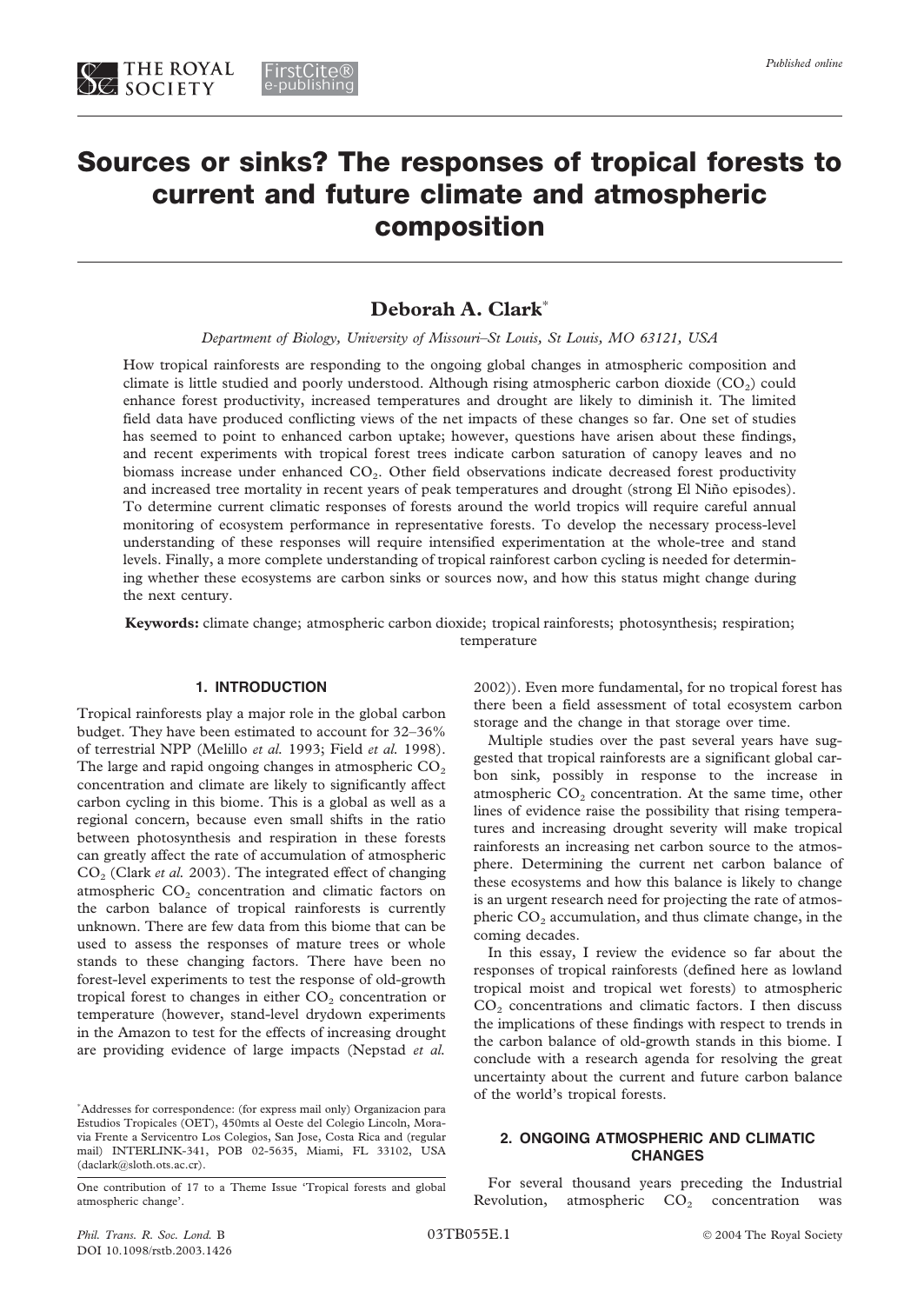$280 \pm 10$  p.p.m. Over the past 250 years,  $CO<sub>2</sub>$  levels have risen at rates unprecedented during at least the past 20 000 years, to 367 p.p.m. by 1999 (Prentice *et al.* 2001). A 32% increase over pre-industrial levels, the current  $CO<sub>2</sub>$ concentration is higher than has existed at any time during the past 420 000 years (Petit *et al.* 1999).

The recent increases in atmospheric concentrations of  $CO<sub>2</sub>$  and of other anthropogenic greenhouse gases have been paralleled by rising temperatures. Over the past century the net change in global mean surface temperature was 0.6 ± 0.2 °C (Folland *et al.* 2001). Minimum temperatures are rising faster than maximum temperatures, thus decreasing the daily temperature range (Easterling *et al.* 1997). In the instrumental record maintained since 1861, the 1990s were the warmest decade and 1998 was the warmest year; these are also likely to be peak values for the last millennium (Folland *et al.* 2001). Although the temperature increases have varied spatially, with the most rapid rise at high latitudes, significant warming has occurred throughout the tropics (Folland *et al.* 2001). Since the mid-1970s, the temperature increases in tropical forest regions are estimated to have averaged 0.26 °C per decade (Malhi & Wright 2004).

Over the past two decades, mean surface temperatures and precipitation for the global tropical land region have been generally anticorrelated; thus, years of temperature peaks for the tropics as a whole have also usually been years of anomalously low rainfall averaged over the region (Keeling & Piper 2001; Los *et al.* 2001). However, because long-term rainfall trends vary strongly within the tropics (Malhi & Wright 2004), the relationship between rainfall and temperature varies among sites. In the more seasonal forests across the tropics, the very strong El Niño events of 1982/1983 and 1997/1998 brought both recordhigh temperatures and record-low rainfall (Leighton & Wirawan 1986; Leigh *et al*. 1990; Hammond & ter Steege 1998; Harrison 2001; Laurance & Williamson 2001). In wetter, less seasonal forests, however (e.g. La Selva, Costa Rica; OTS, unpublished data), the peak temperatures in such strong El Niño events have occurred without decreased rainfall.

A big unknown is whether photosynthetically active radiation has been changing in either total amount or quality for tropical rainforests. There is some evidence from ground stations that global incoming solar radiation has declined over the past 50 years owing to increased aerosols and/or cloud cover (Roderick & Farquhar 2002). The very limited ground monitoring of total incoming radiation and its diffuse fraction in tropical forest regions makes it difficult to determine the existence of any such trends, or to quantify the short-term changes in irradiance during events such as the 1997/1998 mega-Niño. Although data from one satellite have been interpreted as indicating that the tropics experienced a large increase in incoming solar radiation between the 1980s and the 1990s (Chen *et al.* 2002; Wielicki *et al.* 2002; Nemani *et al.* 2003), there are significant uncertainties about this dataset, and it is so far unsupported by other satellite or ground data (Trenberth 2002). There is also a complex interplay between forest productivity, total incoming solar radiation and the diffuse fraction. An increased proportion of diffuse light has been linked to greater efficiency of forest carbon uptake, and increased aerosols and/or cloud

cover have raised the diffuse fraction of incoming light in many world regions (Roderick *et al.* 2001; Gu *et al.* 2003). In addition to any long-term trends, there could be large inter-year variation in this aspect of solar radiation in the tropics. The peak in aerosols from the massive fires in both the Amazon (Laurance & Williamson 2001) and Indonesia (Harrison 2001; Siegert *et al.* 2001; Thompson *et al.* 2001; Page *et al.* 2002) during the 1997/1998 mega-Niño event must have affected the quantity and quality of incoming solar irradiance for large expanses of tropical forest.

When considering the potential effects of increasing atmospheric  $CO<sub>2</sub>$  and climatic changes on tropical forests, we need to take into account the differences in temporal variability and scales of change shown by these factors. For example, during the 1980s, atmospheric  $CO<sub>2</sub>$  concentration increased at the rate of 1.6 p.p.m. per year (Prentice *et al.* 2001); annual increases varied during that decade, but the range in these net gains per year (Keeling *et al.* 2001) was very small when expressed as a proportion of total atmospheric  $CO_2$  (*ca*. 0.3–0.7% yr<sup>-1</sup>). By contrast, site-based measurements of temperature and rainfall showed notable interannual changes during the same decade (between-year increases of 1.4–3.0 °C in weekly maximum temperatures of two dry season months between 1982 and 1983, and a four week extension of the rainless period in 1983, Barro Colorado Island, Panama (Leigh *et al.* 1990), a 1.1 °C difference between consecutive annual means of daily minimum temperature, 1985/1986 versus 1986/1987, La Selva, Costa Rica, OTS unpublished records). Observations of forest responses to such interannual climatic changes over decades-long timeseries provide one indication of these ecosystems' potential responses to climatic shifts over the longer term, although such projections must be tentative owing to the possibility of shifting responses owing to acclimation or substrate limitation. Also, short-term extreme events can have large lasting impacts on tropical forest function and composition (e.g. through selective mortality of large trees or trees of given families or functional types) and could therefore play an important role in the forests' response over future decades.

There is a high probability that both atmospheric  $CO<sub>2</sub>$ and global mean temperatures will continue increasing substantially during this century (Albritton *et al.* 2001). Expected greenhouse gas emissions (and a current lack of technology to mitigate them (Hoffert *et al.* 2002)) make it virtually certain that atmospheric  $CO<sub>2</sub>$  concentrations will exceed 450 p.p.m. by 2100 (Albritton *et al*. 2001; O'Neill & Oppenheimer 2002). A very much higher concentration could occur by that time if there is a decreasing sink strength in terrestrial ecosystems, as has been projected by some coupled climate–vegetation models (e.g. 980 p.p.m. (Cox *et al.* 2000) and 790 p.p.m. (White *et al.* 2000)). For the Amazon, southeast Asian tropics and African tropics, a recent climate simulation projected additional surface warming of 2.9, 2.1 and  $2.5\text{ °C}$ , respectively, if atmospheric  $CO<sub>2</sub>$  concentrations rise to 660 p.p.m. (Zhang *et al.* 2001). Another simulation (Bounoua *et al.* 1999) projected a similar temperature increase (2.5 °C) for tropical forests as a whole at 700 p.p.m. atmospheric  $CO<sub>2</sub>$ . One coupled climate–vegetation simulation projected temperature increases of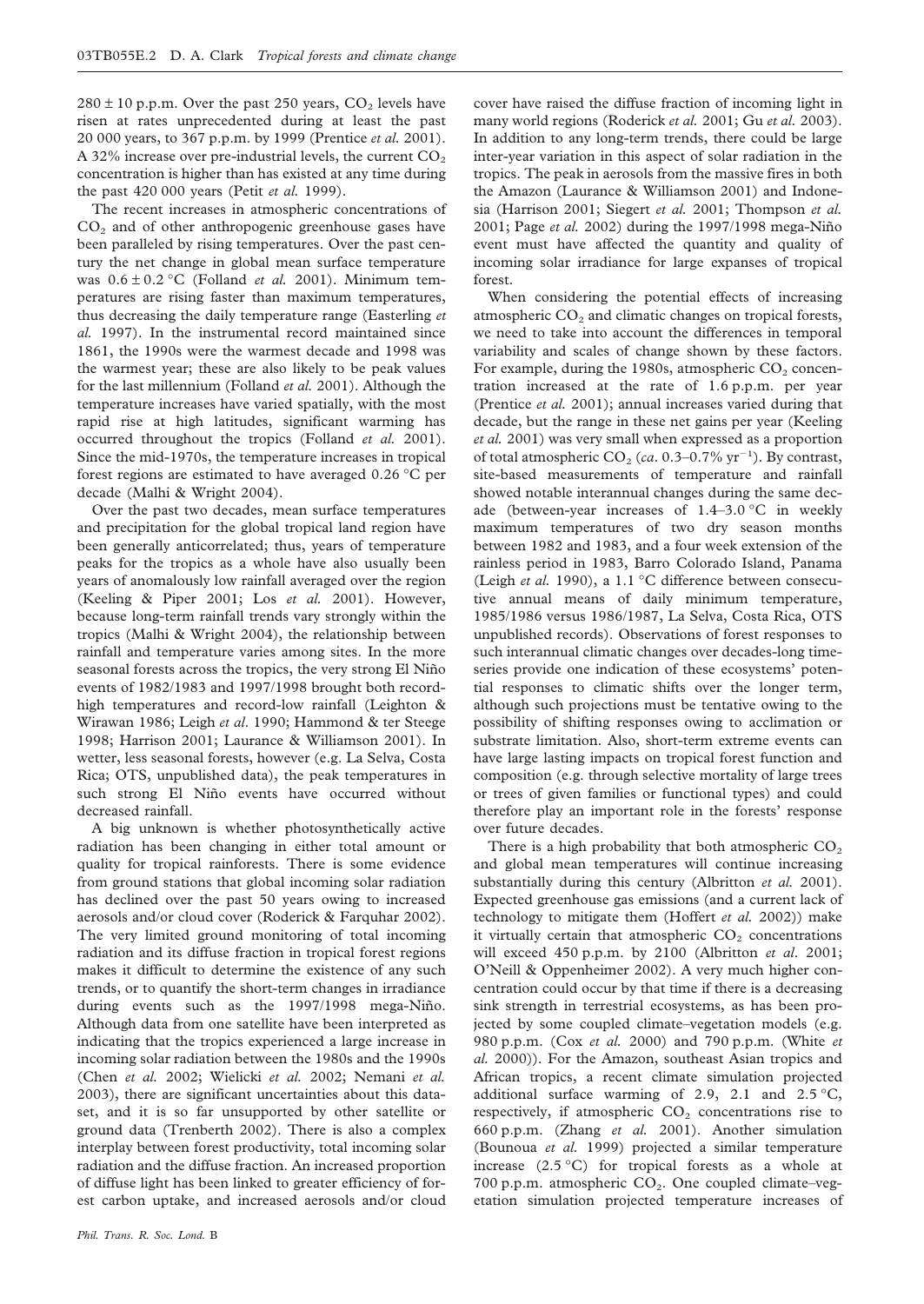more than 4.5 °C for some tropical land areas by 2100 (White *et al.* 2000). Based on recent climate history, it is to be expected that the continued warming will involve large short-term temperature excursions above the prevailing mean, rather than proceeding linearly over time (see White *et al.* 2000). Such excursions will bring higher temperatures earlier than indicated by the smoothed projected trends based on increasing greenhouse gas concentrations. As noted above, increased drought is likely to accompany this warming in the more seasonal parts of the tropics. In the past two decades, the extreme years in terms of tropical temperatures and drought have occurred in very strong El Niño events. Although the interaction between the ENSO cycle and climate change is still imperfectly understood (Fedorov & Philander 2000), one strong possibility is that the continued warming will amplify ENSO, increasing both the frequency and the severity of El Niño events (Cole 2001). These changes could also be accompanied by significant changes in incoming solar irradiance and its diffuse fraction.

## **3. IMPACTS OF ATMOSPHERIC AND CLIMATIC CHANGES ON TROPICAL FORESTS**

#### (**a**) *A suite of contrasting changes*

As outlined above, tropical rainforests have been experiencing rapid climatic and atmospheric changes over the past 250 years, and the pace of these changes is likely to continue or accelerate through the current century. The functioning of these forests will continue to involve an integrated response to all these changes, some of which may be promoting increased productivity or increased total carbon storage and some of which may be promoting decreased productivity or carbon storage, with nonlinear interactions among them highly likely as well (Rowland-Bamford 2000). Although direct monitoring of temporal trends in tropical forest function is clearly critically needed, additional kinds of research will be required for realistic projections of future forest performance. As recently emphasized by Field (2001), we need a processlevel understanding of forest-level responses to the changing climatic and atmospheric factors, singly and in combination. This is beyond our current reach for tropical rainforests, given the scanty relevant data for the biome. As noted in recent reviews (Körner 1995*a*, 1998, 2001; Arnone 1996), artificial conditions and a focus on young life stages in most elevated  $CO<sub>2</sub>$  experiments with tropical rainforest plants greatly restrict the usefulness of the findings for projecting whole-forest responses. Some recent experiments, however, have used more realistic environmental conditions and have explicitly focused on model communities or mature forest trees. There are also several studies that bear on the potential responses of tropical forest plants to changes in temperature, drought and other factors. A review of this work provides a useful starting point for assessing the likely relative impacts of climatic and atmospheric changes on the performance of tropical forest trees and stands.

## (**b**) *Responses to increased atmospheric carbon dioxide concentrations*

There have been a handful of experimental studies of the effects of  $CO<sub>2</sub>$  enrichment on tropical forest plants

growing in otherwise natural conditions (exposed to ambient climate, rooted in natural soil and in competition with other plants). In two studies canopy tree leaves were accessed from a canopy crane in a tropical dry forest in Panama and exposed to doubled CO<sub>2</sub>. Lovelock et al. (1999) measured leaf- and branchlet-level responses over 40 weeks for one canopy tree species. Although photosynthetic rates increased *ca*.  $30\%$  with elevated  $CO<sub>2</sub>$ , no increase was detected in biomass production (foliage or reproductive structures). There was, however, a 20% increase in branchlet concentrations of TNCs, suggesting local carbon saturation. Even stronger TNC increases  $(+41\%$  to  $+61\%)$  were found in leaves by Würth *et al.* (1998*a*) when they exposed *in situ* canopy leaves of four other tree species to doubled  $CO<sub>2</sub>$ . In a third such 'natural-conditions' CO<sub>2</sub> study (Wurth *et al.* 1998*b*), seedlings of five local species (a grass, two trees and two shrubs) were planted in the understorey of a Panamanian closed forest. For 15 months, half of the seedlings were maintained at doubled  $CO<sub>2</sub>$  and half at ambient  $CO<sub>2</sub>$ . After a seven month to 1 year delay, all species showed significant increases in seedling growth with enhanced  $CO<sub>2</sub>$ , but the response decreased with increasing understorey light levels, and it also varied strongly among species. As in the canopy-level studies, leaf TNC levels increased under enhanced  $CO<sub>2</sub>$  for two of the species.

In only one experiment so far have model 'communities' of tropical rainforest trees been outplanted in natural substrate and exposed to elevated CO<sub>2</sub>. Lovelock *et al.* (1998) grew assemblages of 10 tropical forest tree species at ambient and doubled  $CO<sub>2</sub>$  in open-top chambers at a forest edge in Panama. During the six months of the experiment, the plants grew from *ca*. 20 cm tall seedlings to 2 m tall saplings. The elevated  $CO<sub>2</sub>$  levels produced no enhancement in biomass accumulation. Observed effects of the high  $CO<sub>2</sub>$  included reductions in leaf area index, increased leaf starch concentrations, increases in leaf carbon : nitrogen ratios and increased photosynthetic rates. Although the different species responded individualistically, the 'late-successional' species tended to respond less to the elevated  $CO<sub>2</sub>$  than did the pioneer and 'midsuccessional' species.

Arnone (1996) reviewed the elevated- $CO<sub>2</sub>$  experiments conducted with model communities of tropical plants in growth chambers. The four experiments varied in initial plant size (from small seedings to 30–70 cm tall saplings), duration (21–530 days) and soil fertility. In none of the four experiments did elevated  $CO<sub>2</sub>$  result in a significant change in biomass accumulation or in leaf area index. All these experiments produced a significant shift in community composition in the high- $CO<sub>2</sub>$  treatment.

Finally, Rosenthal (1998) estimated total carbon exchange of a tropical rainforest plant assemblage (age *ca*. 6–8 years) in a 0.17 hectare (ha, where  $1 \text{ ha} = 10^4 \text{ m}^2$ ) mesocosm at Biosphere II, at the very high and diurnally varying 'ambient'  $CO<sub>2</sub>$  levels of the mesocosm (average *ca*. 900 p.p.m.), and after a two week period at lower  $CO<sub>2</sub>$ (average *ca*. 450 p.p.m.). During a few daily cycles of measurement, estimated net daytime carbon uptake was significantly greater at the higher  $CO<sub>2</sub>$  level; night-time respiration did not differ between  $CO<sub>2</sub>$  levels. As the author notes, however, the measurements were over a short time-span, and several aspects of the system (e.g.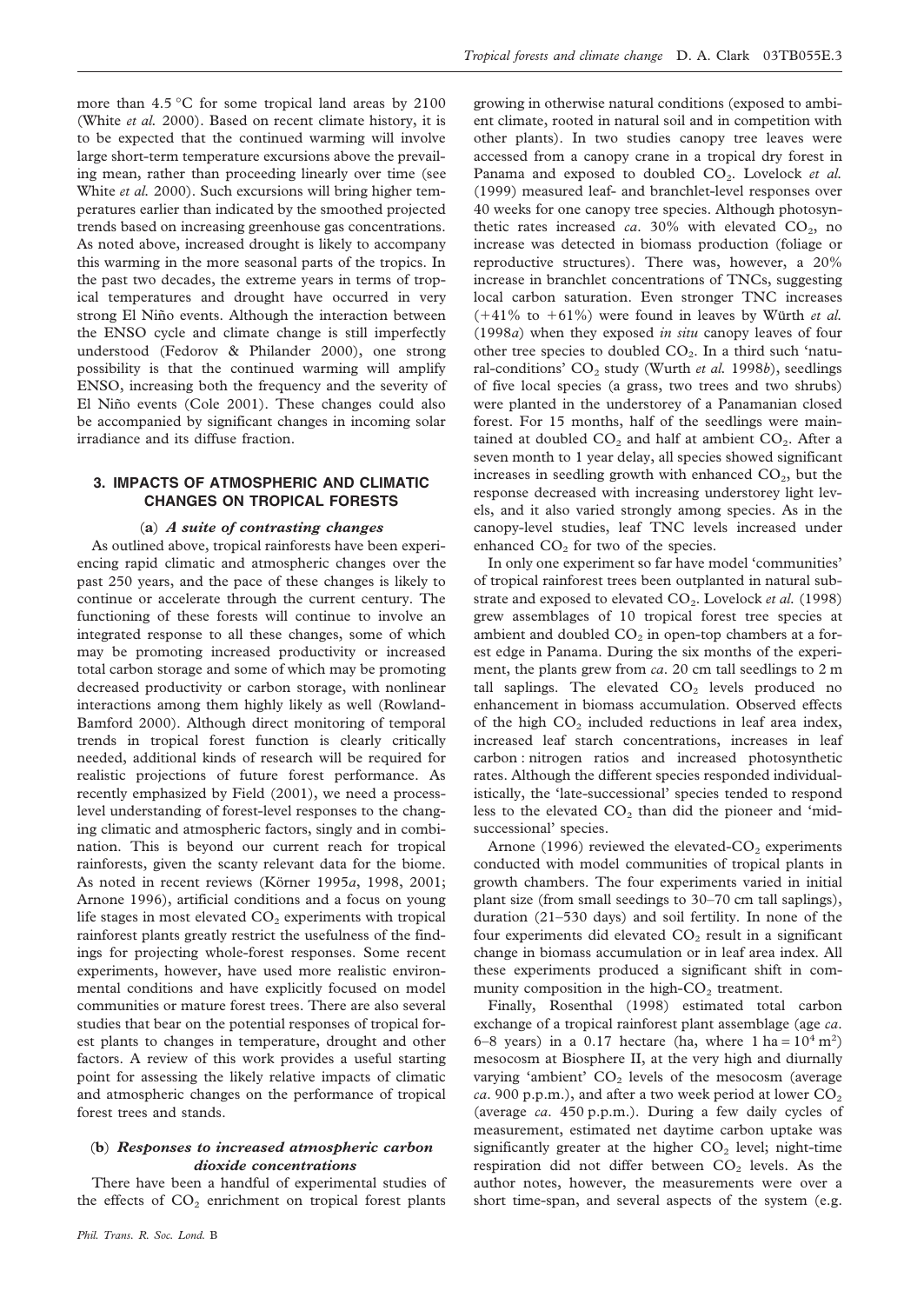Arizona soil with a pH of more than 7; the very large within-day swings in  $CO<sub>2</sub>$  concentration, atypical light regime, air flushing to depress  $CO<sub>2</sub>$  levels) are highly unnatural.

Clearly, more and longer-term experiments are needed to probe the potential effects of increasing atmospheric  $CO<sub>2</sub>$  on tropical rainforests. One consistent response in the experiments so far, however, has been a marked increase in TNCs either in leaves or twigs, with a resulting increase in carbon : nitrogen ratios; such decreased tissue quality could have far-reaching consequences for nutrient cycling, herbivory and other forest processes (Ceulemans *et al.* 1999). The second consistent finding from *in situ* branches on mature forest trees and from young tree assemblages has been a lack of enhancement in either biomass production or leaf area index, with doubled  $CO<sub>2</sub>$ . These results contrast strongly with the increased growth and leaf area seen in numerous elevated- $CO<sub>2</sub>$  experiments on individually potted plants. As has been emphasized by others (Arnone 1996; Körner 1998), several features of such experiments make them ill-suited for scaling up to the forest level: restriction to very small plants, the atypically high availability of water and nutrients, growth in the absence of plant competition and the lack of other realworld processes such as herbivory and pathogen pressure. The more realistic experiments so far, although without question biased by their relatively short duration, have suggested that tropical rainforests at elevated  $CO<sub>2</sub>$  levels will show a decrease in tissue quality and little or no enhancement of biomass production rates.

#### (**c**) *Increasing temperature*

There have not yet been any experiments on mature tropical forest trees or with model communities of tropical forest plants to assess the effects of warming on tree and forest function. Several lines of evidence, however, suggest that these forests, already at relatively high temperatures, might be among the first vegetation types to show strong negative impacts of increased warming.

Photosynthesis shows a characteristically parabolic response to temperature; above the temperature optimum for a given plant species or ecotype, photosynthesis decreases markedly owing to a combination of factors (Baldocchi & Amthor 2001). Measurements of canopy leaves in a broad range of tropical forests (Oberbauer 1983; Huc & Guehl 1989; Ishida *et al.* 1996; Zotz & Winter 1996; Keller & Lerdau 1999; Lerdau & Throop 1999; Graham *et al.* 2003) have documented sharp declines in photosynthetic rates at leaf temperatures above 26–34 °C (e.g. figure 1*a*). Such temperatures are already being experienced by canopy leaves in these forests. Canopy leaf temperatures in tropical forests can be 1–7 °C above air temperature (Koch *et al.* 1994; Grace *et al.* 1996*a*; Ishida *et al.* 1996; Zotz & Winter 1996). During the 1997/1998 El Niño, air temperatures at a Costa Rican tropical wet forest site, La Selva, reached 30–36 °C on 73% of the days (OTS, unpublished records). Even in less extreme years, tropical canopy trees have been frequently found to show a depression in photosynthesis around midday, at times of high temperatures and high vapour pressure deficits (Oberbauer 1983; Koch *et al.* 1994; Zotz & Winter 1996).

With global warming, leaf temperatures will continue to rise. Based on the observations reviewed above, it is likely



leaf temperature (˚C)

Figure 1. The strong temperature responses of (*a*) net photosynthesis and (*b*) isoprene emission by canopy leaves of three tropical dry forest species, Parque Metropolitano, Panama (measured from the canopy crane, at constant humidity). Canopy trees: black circles, *Ficus insipida* (Moraceae); white squares, *Luehea seemannii* (Malvaceae). Liana: grey triangles, *Stigmaphyllon hypargyreum* (Malpighiaceae). (Redrawn from Keller & Lerdau (1999), with permission.)

that the not-so-distant future will bring periods when canopy leaf temperatures in tropical lowland forests reach levels where the photosynthetic apparatus is damaged (40– 55 °C (Fitter & Hay 1981; Baldocchi & Amthor 2001)); such damage can occur after exposures as brief as 30 min (Fitter & Hay 1981). Meanwhile, the frequency of daytime periods when leaf temperatures exceed 26–34 °C is likely to have been generally increasing in these forests through recent years, and it will certainly increase in coming decades. Current photosynthetic responses of tropical forest plants suggest that daytime carbon uptake is significantly decreased at such temperatures. Any decrease in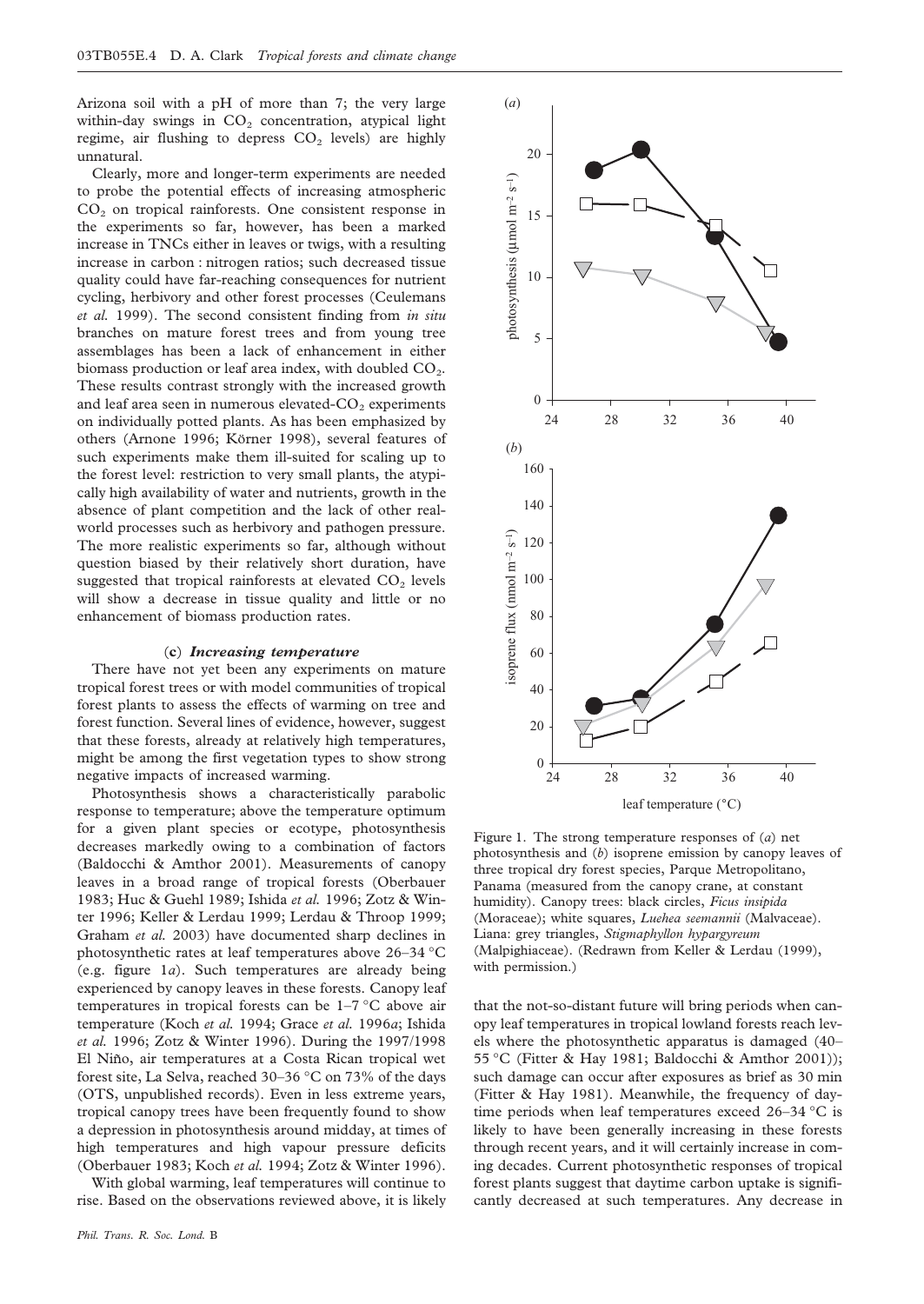stomatal conductance with increasing  $CO<sub>2</sub>$  levels could further raise leaf temperatures and such an effect would have particularly strong effects on those species already near their thermal limits (Bazzaz 1998).

Another fundamental process is respiration. Autotrophic respiration  $(R_a)$  has a very different short-term temperature response from that of photosynthesis: as temperature increases, *R*<sup>a</sup> increases exponentially. While ecosystem-level estimation of total plant respiration in forests involves large uncertainties owing to methods issues, it is clear that  $R_a$  plays a large role in forest carbon budgets; in tropical forests, it is likely to be at least 50–60% of GPP (Amthor & Baldocchi 2001). Ryan *et al.* (1994*a*) measured bole respiration of two canopy tree species in a Costa Rican tropical wet forest and found the *Q*<sup>10</sup> (the proportional increase with a 10 °C temperature increase) to be 2.1, indicating that bole respiration rates increase  $8\%$  and  $24\%$  with temperature rises of 1 and  $3\,^{\circ}\text{C}$ , respectively.  $Q_{10}$  values for respiration by foliage, twigs and coarse roots are generally higher than those for bole respiration (Ryan *et al.* 1994*b*).

NPP, the 'gasoline' that runs forest function, is the difference between total forest photosynthesis and plant respiration (GPP  $-R_a$ ). The combined effect of photosynthetic and respiration responses to temperature could be strongly decreasing tropical forest NPP with rising temperatures. The net  $CO<sub>2</sub>$  exchange (emission or uptake) by tropical forests, NEE, could be similarly affected. NEE is the difference between NPP and heterotrophic respiration  $(R<sub>h</sub>)$ .  $R<sub>h</sub>$ , although not measured directly for any forest because of major methods issues, also appears to increase exponentially with increasing temperature in both temperate and tropical ecosystems (Holland *et al.* 2000). Thus, what we currently know about the responses of photosynthesis and both  $R_a$  and  $R_h$  to temperature suggests that continued warming will bring for tropical forests ongoing declines in the ratio GPP :  $R_a$  and a continuing shift in NEE towards increased carbon emission.

The possibility exists, however, that acclimation or substrate limitation will modify the responses of these processes to continued temperature increases (Körner 1995*b*; Amthor & Baldocchi 2001; Baldocchi & Amthor 2001; Saxe *et al.* 2001). If tropical forest plants or microbes show significant acclimatization of their respiration response, the increase in ecosystem respiration with temperature could be much less than that indicated by short-term measurements (Körner 1995*b*; Gifford 2003). Similarly, the photosynthetic temperature response has generally been found to be very plastic, varying seasonally and among ecotypes within a species (Baldocchi & Amthor 2001; Saxe *et al.* 2001). Tropical forest trees thus might show significant upward shifts of their photosynthetic temperature optimum.

It has been suggested (Hogan *et al.* 1991), however, that tropical plants, with their relatively constricted ambient temperature ranges compared with those of temperate plants, might be particularly ill-equipped to adjust to ever higher temperatures. Bazzaz (1998) has also pointed out that the palaeorecord suggests a higher sensitivity of tropical lowland forests to warming, based on the much stronger floristic shifts seen in these ecosystems than in temperate forests with quite small temperature changes during the Pleistocene. Consistent with these ideas are

*Phil. Trans. R. Soc. Lond.* B

findings from experiments comparing the photosynthetic temperature responses of tropical and temperate tree species. In one such study (Read 1990), the photosynthetic responses to temperature were tested for seedlings of the tree genus *Nothofagus*: seven tropical montane species and seven temperate species and ecotypes. Significant shifts were found in the temperature optimum of all taxa when seedlings were maintained for two week periods at different constant-temperature regimes. The tropical species, however, showed narrower tolerances than the temperate species, and the maximum photosynthetic capacity of the two 'warmest' tropical species (from 900 m and 1950 m elevation) was strongly depressed (to only 30–42% of the species' maximum) when the seedlings were acclimatized at the highest experimental temperature, 32 °C. In a similar experiment with seedlings of eight Australian canopy tree species, four from lowland temperate forests and four from lowland tropical forests (Cunningham & Read 2003), the temperate species were able to maintain 80% of their maximum photosynthetic rates over a much larger temperature range than the tropical species.

Another important temperature response is the production of BVOCs by tropical forest trees (Crutzen *et al.* 1999, 2000). These compounds are a component of NPP that forests 'lose out the top'. Although forest-level data are limited, it has been estimated that tropical forests produce at least 80% of the total global emissions of these compounds (Lerdau *et al.* 1997). For isoprene, one of the major BVOCs, the temperature response of emission by tropical plants has been found to be exponential, with very strong increases occurring at leaf temperatures of 27– 40 °C (Harley *et al*. 1999; Keller & Lerdau 1999; Lerdau & Throop 1999; Geron *et al*. 2002; see figure 1*b*). At high temperatures (above 38 °C), tropical forest canopy leaves can lose 8–25% of the total assimilated carbon as isoprene (Sharkey & Yeh 2001; Geron *et al.* 2002). Surveys in three neotropical forests (Keller & Lerdau 1999; Lerdau & Throop 1999; Geron *et al.* 2002) have found 29–50% of tested plant species to be significant isoprene emitters. The few available data suggest that tropical forests may also be emitting significant amounts of other BVOCs, such as acetone, methanol and methyl chloride (Geron *et al.* 2002; Yokouchi *et al.* 2002).

Taken together, these observations point to the possibility of severe negative effects of ongoing global warming on the productivity and net carbon exchange of tropical forests, owing to the combined effects of several physiological responses of plants and microbes to temperature. Nevertheless, long-term ecosystem-level responses could be unpredictable given that any changes in the quality and quantity of litter inputs above and below ground could have complex potential effects on microbial respiration and on nutrient cycling (Holland *et al.* 2000; Kirschbaum *et al.* 2003).

#### (**d**) *Increasing drought*

For many of the more seasonal tropical regions, years of peak temperatures in recent decades have also been years of anomalously low rainfall. If this trend continues, tropical forests in such areas will be affected by both higher temperatures and increasing drought as warming proceeds. Salafsky (1998) analysed long-term rainfall data for a site in West Kalimantan (Indonesia) and found that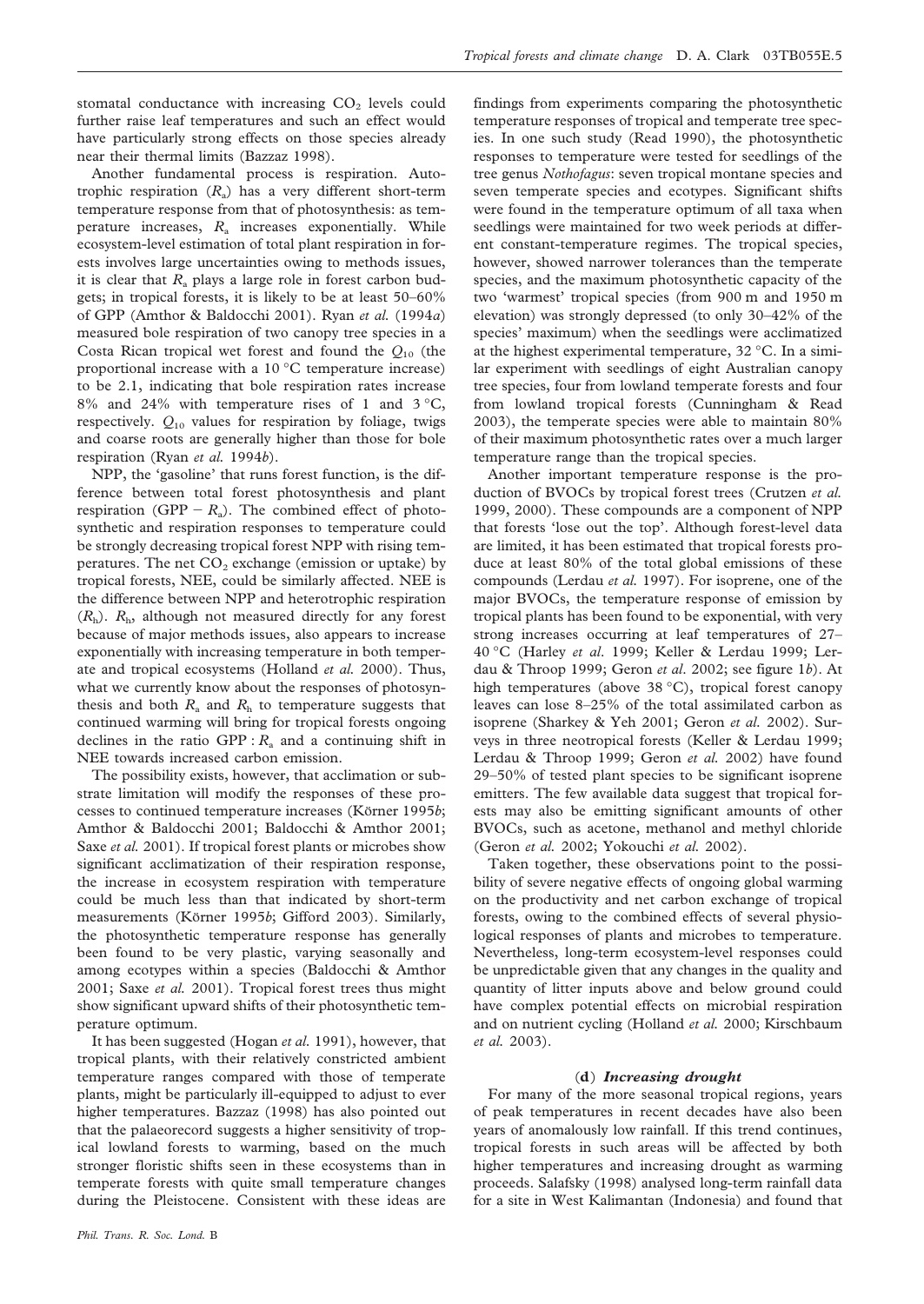the amount of dry-season rainfall has been decreasing markedly since 1948, both for El Niño years and for the non-Niño years. Given the physiological stresses imposed by drought (see the literature review in Nepstad *et al.* (2002)), such a trend is likely to have large forest-level impacts, including both decreased forest productivity and increased tree mortality. With increased water stress the trees can be expected to increase the length of the midday depression in canopy uptake and to show decreased maximum photosynthetic capacity (Zotz & Winter 1996). Water stress also increases the impact of carbon losses through isoprene emission; isoprene emission rates are relatively unaffected during periods when photosynthesis is reduced by water deficits (Harley *et al.* 1999).

Two large-scale forest droughting experiments are underway in the Brazilian Amazon. Early results from the first of these studies (Nepstad *et al.* 2002) have demonstrated the existence of multiple, accumulating effects on forest function from enhanced drought; among the early responses were a strong decrease in the above-ground biomass increment of subcanopy trees, canopy thinning and decreased photosynthetic capacity for some tree species. One valuable aspect of such experiments is that they separate effects of increased water limitation from those of higher temperatures, something that will not be possible with observational studies because of the co-occurrence of these factors in the more seasonal tropical forests.

#### (**e**) *Changes in other factors*

Other potential directional changes could affect these ecosystems. A recent modelling study (Asner *et al.* 2001) highlighted the possibility of significant losses of critical nutrients from tropical forests that are exposed to anthropogenically enhanced nitrogen deposition, owing to complex interactions of below-ground processes. The likely increases in carbon : nitrogen ratios in plant tissue with increasing atmospheric  $CO<sub>2</sub>$  levels (see above), as well as parallel increases in leaf phenolics (Coley *et al.* 2002) could also negatively affect nutrient cycling in these forests. Any changes in light quality and quantity would also be likely to alter forest carbon balance (Fan *et al.* 1990; Graham *et al.* 2003). For none of these possibilities are there long-term (decade-long) ground data that could be used to evaluate the extent of ongoing change and its impact on tropical forests.

## **4. INTEGRATED FOREST-LEVEL RESPONSES: THE EVIDENCE SO FAR**

What have been the net responses of the world's tropical rainforests to changing atmospheric composition and climate? Accurate assessment of the carbon balance of oldgrowth tropical rainforests in recent years is required for understanding the current global carbon cycle and for developing realistic models to project the role of this biome in the global cycle during coming decades.

Until recently, the prevailing view (e.g. Malhi & Grace 2000; Prentice *et al.* 2001; Schimel *et al.* 2001), based on multiple independent lines of evidence, has been that oldgrowth tropical forests are likely to have been acting as a substantial carbon sink over recent decades. Now, significant methods issues and uncertainties have emerged for those data and analyses. Other evidence points to large

negative net responses of tropical rainforests to the ongoing climatic and atmospheric changes. Only some of these findings directly relate to the net carbon balance of these forests. A review of these several types of observation and their limitations reveals the uncertainty about current tropical forest carbon balance and the large gaps in our understanding.

## (**a**) *Tropical forest responses as indicated by tree measurements*

## (i) *Temporal variation in above-ground biomass*

One approach for monitoring the performance of oldgrowth tropical rainforests has been to infer biomass trends from long-term forest inventory plots. In such a plot, the diameters of all trees above an arbitrary minimum size are repeatedly measured. The above-ground biomass of all the trees, and thus of the plot, can then be estimated from generalized (all-species) biomass allometric equations based on harvested tropical forest trees (Brown 1997). Temporal trends are inferred by comparing biomass estimates from successive censuses.

In a study by Phillips *et al.* (1998) the authors analysed data from numerous tropical forest plots and concluded that above-ground biomass of old-growth forests had been significantly increasing in the neotropics, but not in the palaeotropics. Although such meta-analysis is potentially a valuable approach for assessing regional biomass trends, the conclusion about the neotropics was affected by inappropriate methods. As documented in a reanalysis of the dataset (Clark 2002; but see Phillips *et al.* 2002), the large inferred biomass increase in the neotropics was restricted to a substantial subset of plots with problematic data; for these plots, estimated biomass change ranged up to 7 Mg ha<sup>-1</sup> yr<sup>-1</sup> and averaged more than 2 Mg ha<sup>-1</sup> yr<sup>-1</sup>. By contrast, the large sample of neotropical plots in the study that were measured with standard techniques  $(n=25)$  indicated no biomass increase through time (mean net change  $0.3 \text{ Mg ha}^{-1} \text{ yr}^{-1}$ , with a 95% confidence interval including 0), thus coinciding with the original finding for the palaeotropics.

A recent re-analysis of biomass trends in such plots over the past two decades (Baker *et al.* 2004) excluded many problematic plots, included a number of newer plots and probed the potential effects of several methodological issues. The authors tested different biomass allometries, including one adjusting for species differences in wood density, and they also directly addressed thorny issues arising from inappropriate and/or inadequately documented tree measurements in some plots during early years. This new analysis indicated net increases in aboveground biomass in western Amazonian forest plots on terra firme  $(+0.59 \pm 0.31 \text{ Mg C ha}^{-1} \text{ yr}^{-1})$  and substantially greater net increases in the potentially stillsuccessional forest plots on river floodplains  $(+1.16 \pm$ 0.39 Mg C ha<sup>-1</sup> yr<sup>-1</sup>), whereas only marginally significant net biomass increase  $(+0.37 \pm 0.34 \text{ Mg C ha}^{-1} \text{ yr}^{-1})$  was indicated for the terra firme plots in the eastern and central Amazon. For the western Amazonian plots, the data were then re-analysed to omit the trees for which growth rates had been estimated because problematic past measurements affected their increment data; with such trees removed (thus treated as if they had 0 growth), the estimated mean biomass increase for the terra firme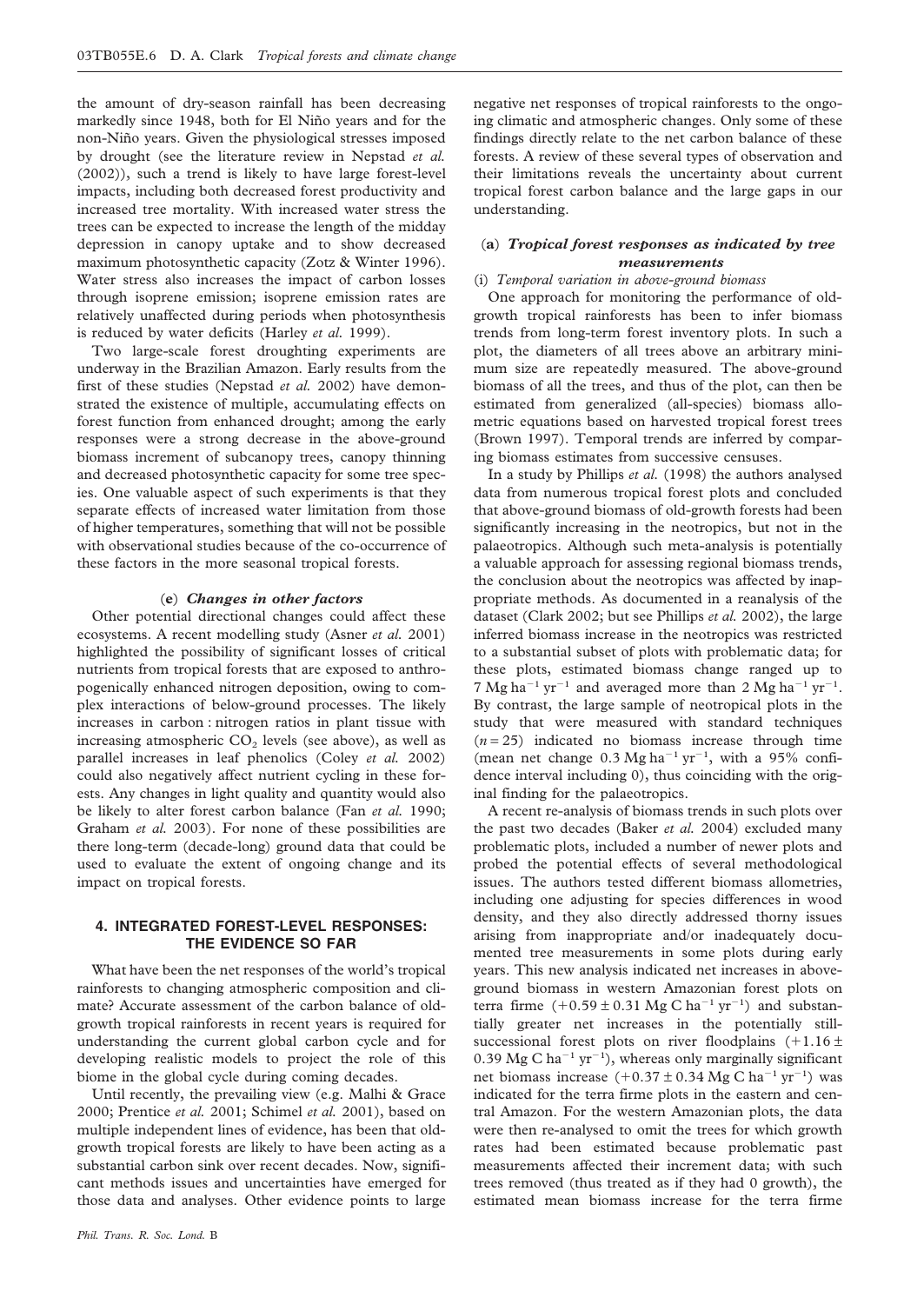

Figure 2. Multiple ladders are required for accurate diameter measurements of many trees in tropical forest inventory plots, both to obtain the diameter of the cylindrical bole at a permanent point of measurement above buttresses and other stem irregularities, and to avoid including vines, termite trails and other objects frequently occurring on tree boles.

and floodplain plots decreased substantially, to  $0.39 \pm$ 0.31 Mg C ha<sup>-1</sup> yr<sup>-1</sup> and  $+0.85 \pm 0.41$  Mg C ha<sup>-1</sup> yr<sup>-1</sup>, respectively. As the authors note, assigning 0 growth to all these problematic trees may bias the results downwards. Such uncertainties will not occur with current and future measurements of these plots. Since 1998 all trees have been measured with standard best-practice techniques (Baker *et al.* 2004): using ladders to measure boles above buttresses and other irregularities (e.g. figure 2), and measuring boles at permanently marked points, with diameter tapes instead of optical instruments. The continued monitoring of these plots will provide valuable timelines on Amazonian forest dynamics and structure under changing climatic and atmospheric conditions.

A question that has been raised for the biomass trends inferred from such plots, however, is whether they are applicable to larger tropical forest landscapes. The Amazon forest plots analysed by Baker *et al.* (2004) were quite small (51 out of the 59 plots were 0.4–1.0 ha). It has been argued (Fearnside 2000; Körner 2004) that, even within a steady-state old-growth forest landscape, most local sites are accreting biomass (recovering from past disturbance), and only a very small portion of the landscape at any time is showing the large carbon losses caused by disturbance; thus a small plot sited randomly within the landscape would be most likely to be showing biomass increase. Whether the small plots that have been used to assess tropical forest biomass trends are suffering from such a bias will depend on the spatio-temporal scale(s) of the prevailing disturbance regime. Extremely rare events, such

as the mega-blowdowns that occur in central Amazonia (Nelson *et al.* 1994), may have little overall effect on biomass trends inferred from many small plots (Baker *et al.* 2004). The big issue, then, would be whether less extreme features of the disturbance regime of old-growth tropical forests are inadequately sampled by small plots.

Evidence that there may be such a problem comes from three studies based on monitoring forest dynamics in numerous hectares spread out over a given tropical forest landscape. In the PDBFF (Projeto Dinâmica Biológica de Fragmentos Florestain) project in the central Amazon (Laurance *et al.* 1997), all trees that were 10 cm or more in diameter in many forest-interior 1 ha plots, were remeasured over the 12–18 years up to 1997–1999; for the 26 ha from this project that were included in the analysis of Baker *et al*. (2004, table 1), the mean estimated net biomass change over the total period was not significantly different from  $0 (+0.13 \pm 0.94 \text{ Mg C ha}^{-1} \text{ yr}^{-1})$ . On Barro Colorado Island, Panama, all trees that were 1 cm or more in diameter in a 50 ha plot were re-measured over the 15 year period 1985–2000; a recent analysis of these data (Chave *et al.* 2003) similarly indicated no significant longterm change in estimated above-ground biomass in this very large plot. At La Selva, Costa Rica, all trees of 10 cm or more in diameter have been measured annually in eighteen 0.5 ha plots that were sited to sample the prevailing edaphic gradients in the old-growth landscape, based on soil/slope maps and pre-determined grid coordinates (D. B. Clark, D. A. Clark and S. F. Oberbauer, unpublished data). The net change in estimated above-ground biomass over the first 4 years of measurements (figure 3) strongly varied among the 18 plots, with most plots showing a gain in biomass, but with a few showing large net biomass losses. Across the entire 18 plot sample, estimated above-ground biomass showed no net change over the 4 year period. Given the lack of long-term biomass change found in landscape-scale studies in these three tropical forests, it appears that we need to better understand the spatio-temporal characteristics of tropical forest disturbance regimes and how they may be affecting biomass trends.

Two additional issues complicate our attempts to assess trends in above-ground biomass in these forests. One is the very large differences in wood density and architecture among tropical tree species and among tropical forest types. If there are significant floristic differences among plots or floristic changes over time within a plot, there could be large spatial or temporal differences in biomass owing to changes in the distributions of wood densities or architecture. Capturing such differences will be difficult (Chave *et al.* 2004), given that tropical forest aboveground biomass is estimated based on community-wide generalized allometric equations. The inclusion of relative wood density in such equations (Baker *et al.* 2004; Chave *et al.* 2003) is, however, a major step forward. A second issue, dealt with in few studies (Chambers *et al.* 2000; Chave *et al.* 2003), accounts for ongoing biomass losses through crown damage and branchfall; depending on the nature of the biomass allometric equation used, failing to correct for such damage can lead to significant overestimates of above-ground biomass increase (Clark *et al.* 2001).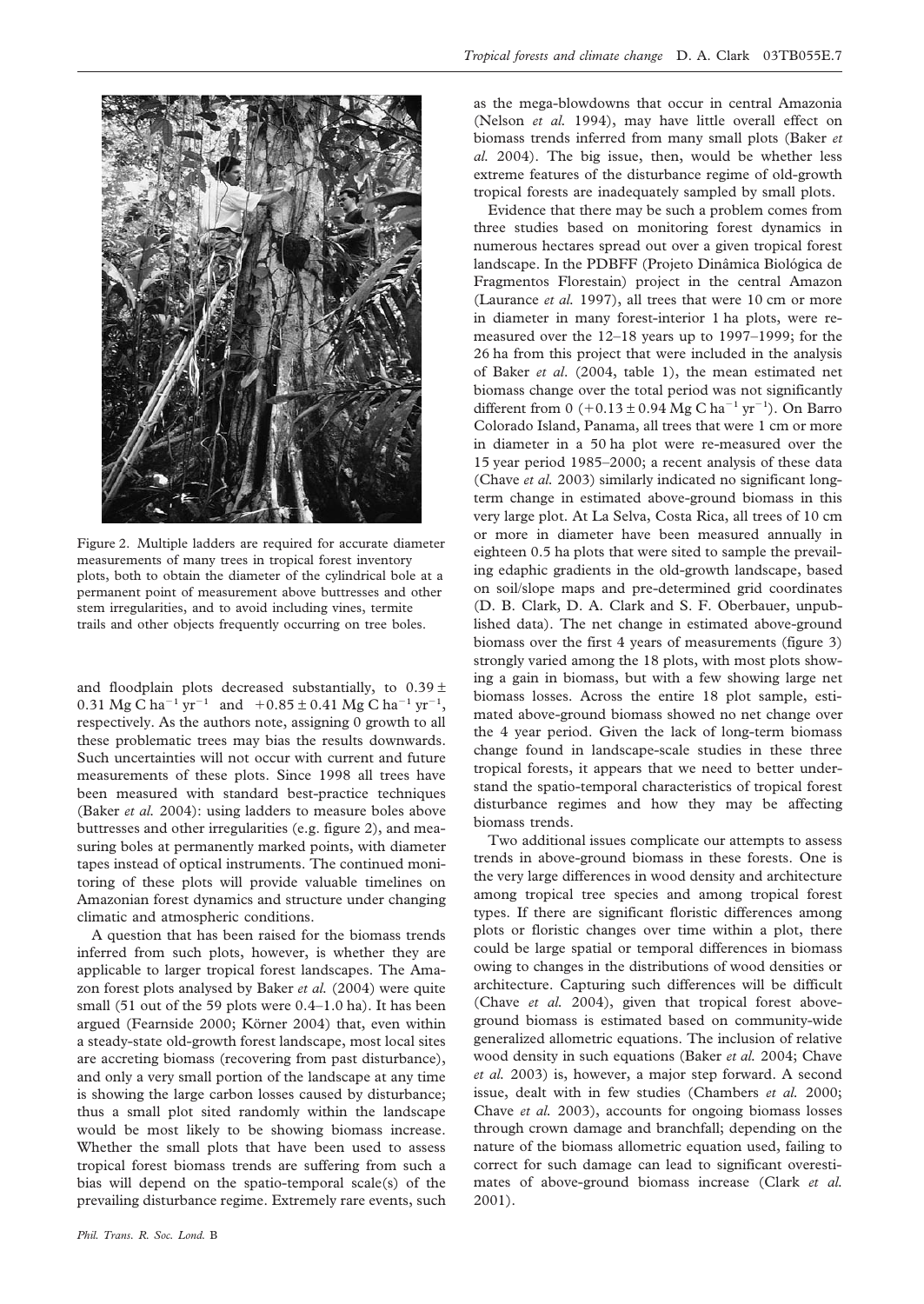Table 1. Elevated forest-wide tree mortality rates occurring in neotropical and palaeotropical rainforests in the strong El Niño events of 1982/1983 and 1997/1998.

|                        | forest-wide mortality rates (percentage of stems per year) |                 |                          |
|------------------------|------------------------------------------------------------|-----------------|--------------------------|
|                        | non-Niño                                                   | Niño            | reference                |
| 1982/1983 El Niño:     |                                                            |                 |                          |
| Barro Colorado Island, | 1.9                                                        | 3.2             | Condit et al. (1995)     |
| Panama                 | $(1985 - 1990)$                                            | $(1982 - 1985)$ |                          |
| La Selva, Costa Rica   | 2.0                                                        | 2.3             | Lieberman et al. (1990)  |
|                        | $(1969 - 1982)$                                            | $(1982 - 1985)$ |                          |
| 1997/1998 El Niño:     |                                                            |                 |                          |
| Sarawak, Malaysia      | 0.9                                                        | 6.4             | Nakagawa et al. (2000)   |
|                        | $(1993 - 1997)$                                            | (1997/1998)     |                          |
| Sarawak, Malaysia      | 1.6                                                        | 5.4             | Potts (2003)             |
|                        | $(1993 - 1997)$                                            | (1997/1998)     |                          |
| Sabah, Malaysia        | $0.6 - 1.3$                                                | $1.1 - 5.3$     | Aiba & Kitayama (2002)   |
|                        | $(1995 - 1997)$                                            | $(1997 - 1999)$ |                          |
| Manaus, Brazil         | 1.2                                                        | 1.9             | Williamson et al. (2001) |
|                        | (1998/1999)                                                | (1997/1998)     |                          |

(Data are for trees that are 10 cm or more in diameter; census intervals indicated in parentheses.)



Figure 3. Net 4 year change (1997–2001) in estimated above-ground biomass (Mg ha<sup>-1</sup>) in eighteen 0.5 ha plots stratified across an old-growth tropical wet forest landscape (the CARBONO Project plots, La Selva, Costa Rica; D. B. Clark and D. A. Clark, unpublished data). Black bars, inceptisol plots: mean change +6.3 Mg ha<sup>-1</sup>; grey bars, ultisol plateau plots: mean change  $-6.8$  Mg ha<sup>-1</sup>; white bars, ultisol slope plots: mean change  $-1.7$  Mg ha<sup>-1</sup>. The above-ground biomass of each tree was estimated by using the tropical wet forest allometric equation of Brown (1997). The mean 4 year net change in estimated above-ground biomass  $(n = 18 \text{ plots})$  was  $-0.7 \text{ Mg ha}^{-1}$  (95% confidence interval: +3.8 to  $-4.6 \text{ Mg ha}^{-1}$ ).

What do inferred trends in above-ground biomass tell us about the carbon source/sink status of tropical forests? In addition to the multiple unresolved issues discussed above, a fundamental point is that above-ground biomass is only one component of total forest carbon stocks. The other components that could be undergoing net change are above-ground fine litter, coarse woody debris, coarse roots, fine roots and soil organic carbon to depth. As shown by one recent study (Rice *et al.* 2004), adding the estimated change in just one of these other components (coarse woody debris) to the estimated change in aboveground biomass reversed the direction of estimated forest carbon balance from sink to source. Unfortunately, for no tropical forest have the necessary measurements been

*Phil. Trans. R. Soc. Lond.* B

made to assess the net change in total carbon stocks through time. Thus, there are no tropical forest sites for which existing plot data are sufficient to determine whether the forest is acting as a carbon sink or source.

## (ii) *Interannual variation in canopy tree growth and temperature*

As noted earlier, past decades have included marked interannual climatic variation, and the responses of monitored forests to this variation could indicate how these ecosystems are responding to changes in climatic factors. Unfortunately, with one exception all the published studies based on long-term forest measurements in the tropics have been based on multi-year census intervals. When tree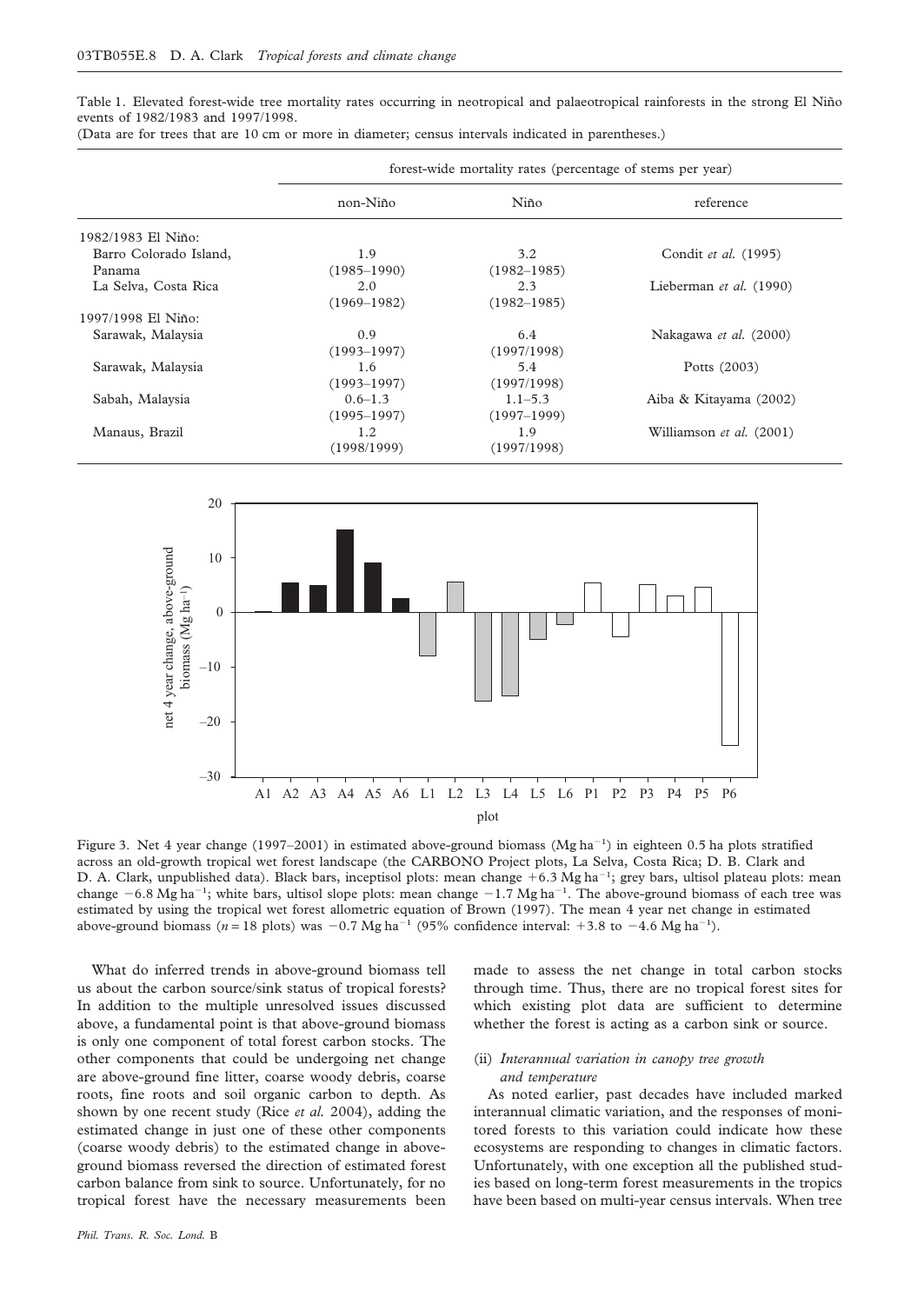responses are averaged over 2–10 year time periods, it is not possible to relate them to annual climatic variation.

In a continuing long-term study in one old-growth tropical forest (La Selva, Costa Rica), however, tree growth has been evaluated annually based on highly quality-controlled diameter measurements (Clark & Clark 1999, 2000). Analysis of this record for the 16 year period 1984– 2000 (Clark *et al.* 2003) shows large coherent differences in tree growth among years. For six ecologically diverse canopy and emergent species, diameter increments of adult trees in the year of greatest growth in this period were 61–278% greater than in the year of least growth. These inter-year changes were strongly negatively related to the annual means for daily minimum temperature, even though their 16 year range was only 1.75 °C (and the growth variations were not significantly related to annual variations in either irradiance or rainfall). The greatest tree growth occurred in the two coolest years, very depressed growth rates were seen in the record-hot mega-Niño year 1997/1998, and growth rates were intermediate in the years of intermediate temperatures. Tree bole growth is considered a sensitive indicator of total tree carbon balance because of its low priority for carbon allocation (Waring & Pitman 1985; Ryan *et al.* 1996). Thus, the decrease in annual tree growth at La Selva with increased temperature points to a similar response in forest-wide primary productivity.

Independent support for this interpretation comes from plot-based estimates of forest-level above-ground biomass increment at this site. In eighteen 0.5 ha plots stratified across the La Selva old-growth landscape (the CAR-BONO plots; see figure 3), all trees that are 10 cm diameter or more have been annually measured since 1997. The data from the first 4 years indicated very strong interannual variation in above-ground biomass increment in these plots: the increment in the record-hot El Niño year 1997/98 was 29%, 34% and 24% lower than those of the three cooler years that followed, respectively (D. B. Clark and D. A. Clark, unpublished data).

Given that temperatures have been increasing across all tropical regions (Malhi & Wright 2004) and are projected to strongly increase in the future (see earlier discussion), this finding from La Selva is potentially applicable to tropical forests as a whole. It is possibly a conservative example, however, because La Selva is a tropical wet forest, not subject to significant drydowns. The co-occurrence of severe drought conditions with elevated temperatures in many drier parts of the tropics should be expected to amplify such temperature effects in those forests.

#### (iii) *Tree mortality peaks in strong El Niño events*

Tropical forest plot data from both the neotropics and the palaeotropics show large increases in forest-wide tree mortality associated with the very strong El Niño events of 1982/1983 and 1997/1998 (table 1). These events brought both elevated temperatures and extreme drought conditions to most of these study sites; for the tropical wet forest at La Selva, these were years of peak temperatures but normal or elevated rainfall.

In addition to the marked mortality spikes at the forest level (table 1), some size classes and families of trees showed particularly strong mortality responses. In

1982/1983 on Barro Colorado Island, Panama (Condit *et al.* 1995), the canopy tree species as a group showed stronger mortality increases than did shrubs, treelets or sub-canopy trees. In the central Amazon (Williamson *et al.* 2001), one species of canopy palm showed extremely high mortality in 1997/1998. The elevated mortality rates seen in trees of unburned rainforest in East Kalimantan in the  $1982/1983$  El Niño (Leighton & Wirawan 1986) increased with tree size: in September 1983 in ridge-top and slope plots, respectively, 37% and 71% of the trees that were more than 60 cm in diameter were found dead. A similar size-dependent mortality increase occurred in a less seasonal forest in Sarawak in 1997/1998 (Nakagawa *et al.* 2000): for the largest trees (40 cm or more in diameter), mortality rates that year were seven times those in the pre-Niño census interval. In this Sarawak forest, mortality responses varied strongly among plant families; the dominant tree family, Dipterocarpaceae, showed 31 fold higher mortality  $(5.3\% \text{ yr}^{-1})$  in the El Niño year than in the prior 4 year period. In a nearby forest, Potts (2003) similarly documented large increases in tree mortality between these same time periods for the Dipterocarpaceae  $(2.03\% \text{ yr}^{-1} \text{ versus } 7.2\% \text{ yr}^{-1})$  and Rubiaceae  $(2.39\% \text{ yr}^{-1})$ versus  $15.09\% \text{ yr}^{-1}$ ).

Taken together, these data indicate several important levels of climatic impacts on tropical rainforests. The general finding of a sharp increase in tree mortality in the strong El Niño events of recent decades means that, around the world tropics, these old-growth forests are already being strongly negatively affected by current-time levels of temperature and drought stress. In the shortterm, the elevated tree death rates during these events will translate to large transfers of carbon stocks from live biomass to coarse woody debris, with subsequent large expected increases in forest carbon emissions from decomposition (cf. Rice *et al.* 2004). The ongoing increases in both temperature and drought stress can be expected to produce increasingly severe impacts on these forests. At some point, probably far sooner than is generally recognized, the temperature regimes of even the 'normal' non-Niño years will have reached critically stressful levels for many tropical forests. It is also reasonable to assume that future strong Niño events, with their certainly higher temperatures and probably greater drought severity than seen in 1982/1983 and 1997/1998, will kill many more trees in these forests. Lastly, today's old-growth tropical rainforests are carrying the imprint of the recent strong El Niño events. As shown by the above-cited studies from around the world tropics, forests have already experienced notable shifts in floristic composition and in tree size structure owing to the selective excess mortality induced by single strong El Niños. The accumulated effects of such successive events during just the next 10– 20 years could profoundly change the total carbon stocks and the net carbon exchange of old-growth tropical forests.

## (**b**) *Tropical forest responses as inferred from eddy covariance studies*

Data from a few eddy covariance (tower-based) studies of whole-forest  $CO<sub>2</sub>$  exchange have been interpreted as evidence that old-growth tropical rainforests are currently acting as moderate to very strong net carbon sinks (e.g.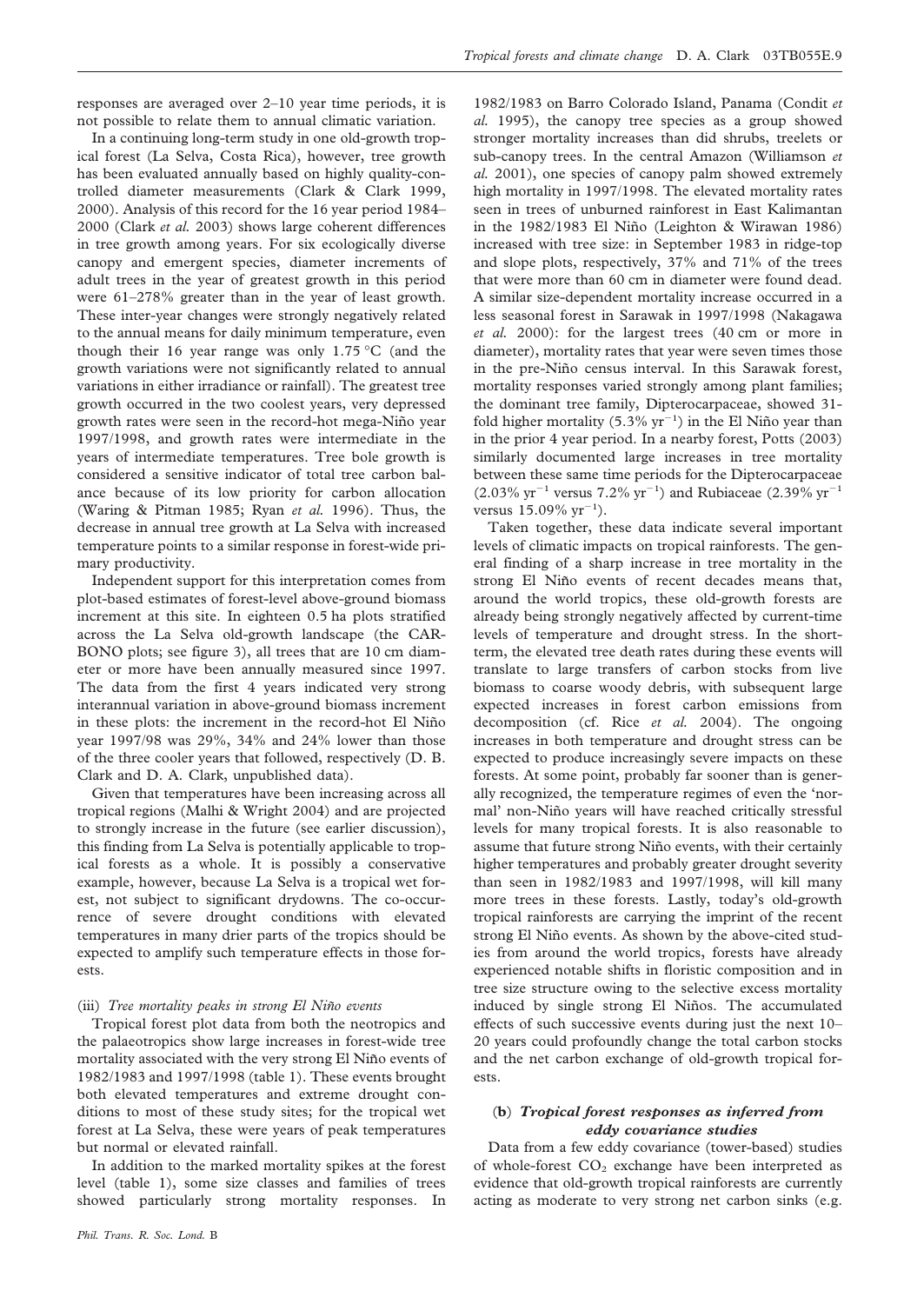Malhi & Grace 2000; Andreae *et al.* 2002). The published tropical forest eddy covariance analyses so far have been based on 17 days to 10 months of data from four Amazonian rainforest sites (Fan *et al*. 1990; Grace *et al*. 1995; Malhi *et al*. 1998; Andreae *et al*. 2002; Arau´jo *et al*. 2002; Carswell *et al.* 2002) and on 3 years of measurements at a tropical wet forest site in Costa Rica (Loescher *et al.* 2003). Using widely accepted practices to estimate net forest  $CO<sub>2</sub>$  exchange from the data, all these studies produced estimates of significant net  $CO<sub>2</sub>$  uptake by these tropical rainforests, all of which were assumed to be old growth.

Multiple recent lines of evidence, however, have raised significant questions about such eddy covariance estimates of tropical forest  $CO<sub>2</sub>$  exchange. A major problem for the use of this technique in this biome is the overwhelming predominance of still air conditions at night (*ca*. 80% of nights (Loescher *et al.* 2003) and 92% of night hours (Goulden *et al.* 2001)), and the resulting need to filter out data from the many periods when these conditions make the eddy covariance technique inoperable. As shown by Arau´jo *et al.* (2002) and Miller *et al.* (2004) for eastern and central Amazonian forests, the same eddy covariance dataset for a given forest indicates NEE values that differ by more than  $4 \text{ Mg C} \text{ ha}^{-1} \text{ yr}^{-1}$ , depending on the treatment of the data from periods of still air. Recent studies combining biometric and eddy covariance approaches now point to the forests being a net  $CO<sub>2</sub>$  source or, at most, a quite small sink (Anonymous 2003; Miller *et al.* 2004). In addition, the tropical forest eddy covariance studies have been focused uniquely on  $CO<sub>2</sub>$  and therefore have missed forest carbon losses in the form of BVOCs: tropical forests can emit large amounts of these compounds (Fan *et al.* 1990; Geron *et al.* 2002). Given these issues, confidence cannot be placed in either the magnitude or the sign of the eddy covariance estimates so far of tropical forest carbon balance.

Eddy covariance measurements can, however, be valuable for indicating some features of how these forests perform under different climatic conditions. For example, from their eddy covariance data for a Brazilian Amazonian forest, Lloyd, Grace and colleagues (Grace *et al.* 1995, 1996*b*; Lloyd *et al.* 1995) developed a model of forest carbon exchange as a function of climatic factors; the model indicated abrupt declines in GPP at temperatures more than 1.3 °C above those in the year of their measurements. As they noted, their measurement year, 1992/1993, was anomalously cool; further, their 55 days of measurements included four extreme cold events ('friagens'). Their model also indicated that forest carbon losses from respiration would exceed carbon uptake at temperatures only 1.2 °C above those in 1992/1993. As the authors pointed out, although these model results are based on numerous assumptions and on limited direct data, they suggest a high degree of sensitivity of the carbon balance of that forest to even small temperature increases. Such temperature sensitivity was also indicated by the daytime net  $CO<sub>2</sub>$ fluxes estimated by eddy covariance at La Selva, Costa Rica (Loescher *et al.* 2003). After data for net daytime  $CO<sub>2</sub>$  exchange were related to light, the residuals from that relationship were plotted against air temperature: at temperatures above 20–26 °C, there was an increased frequency of positive residuals, indicating reduced daytime

carbon uptake at the higher temperatures. The La Selva eddy covariance data also indicated large interannual differences in forest net carbon balance (Loescher *et al.* 2003): when these estimates were extended to the local climatic variation in the 1997/1998 El Niño year, they projected greatly depressed net carbon uptake in that recordhot year, compared with the uptake estimated for the two cooler years that followed (H. Loescher and S. F. Oberbauer, unpublished data).

## (**c**) *Tropical forest performance inferred from atmospheric inversion calculations*

Another type of evidence that could help establish the current responses of tropical rainforests are inversion calculations based on the  $CO_2$  (or  $O_2$ : N<sub>2</sub>) concentrations and isotopic variation in atmospheric gas samples being collected at sites around the world. An inversion calculation involves a model based on current best understanding of the processes involved in the uptake and emissions of carbon (or oxygen) by the world's oceans and terrestrial ecosystems, combined with a model of global atmospheric transport. The results are adjusted (essentially back-fitted, hence the term 'inverse calculation') to most closely fit the spatial and temporal patterns in the actual gas sample data. The calculation provides quantitative estimates of the net carbon (or oxygen) fluxes between the atmosphere on the one hand, and the oceans and land ecosystems on the other hand, for the period covered by the atmospheric gas samples.

Before considering the results of inversion calculations, it is instructive to review what is known unambiguously about the temporal changes in global atmospheric  $CO<sub>2</sub>$ concentrations. As highlighted some time ago by Woodwell (1986, 1995), the large annual oscillation in the record of long-term rise in atmospheric  $CO<sub>2</sub>$  at Mauna Loa (Keeling *et al.* 1995) reflects the metabolism of northern forests: their carbon uptake dominates ecosystem carbon exchange in the northern growing season, respiration dominates in the winter, and these seasonal changes produce a clear signal in the atmosphere. The amplitude of this oscillation in atmospheric  $CO<sub>2</sub>$  concentration declines from the Arctic to the South Pole (Keeling *et al.* 2001), reflecting the different phenologies and proportional contributions of vegetation in different parts of the world. Woodwell (1986, 1995) emphasized that this seasonal oscillation is unequivocal evidence of rapid large effects on atmospheric  $CO<sub>2</sub>$  levels from changes in the relationship between photosynthesis and respiration in terrestrial ecosystems; this means that shifts in the photosynthesis : respiration ratio of global vegetation could greatly affect the rate and level of  $CO<sub>2</sub>$  accumulation in the atmosphere. He then pointed out that plant respiration and heterotrophic respiration can respond to temperature more strongly than does photosynthesis; as temperatures rise, such decreases in the photosynthesis : respiration ratio of global terrestrial ecosystems will increase atmospheric  $CO<sub>2</sub>$  concentrations and will thus constitute a biotic positive feedback to the warming. A recent analysis of atmospheric carbon dynamics by Houghton *et al.* (1998) reinforced this scenario.

In addition to the seasonal oscillation in atmospheric [CO2], there has been strong interannual variation (Keeling *et al.* 2001; Prentice *et al.* 2001) in the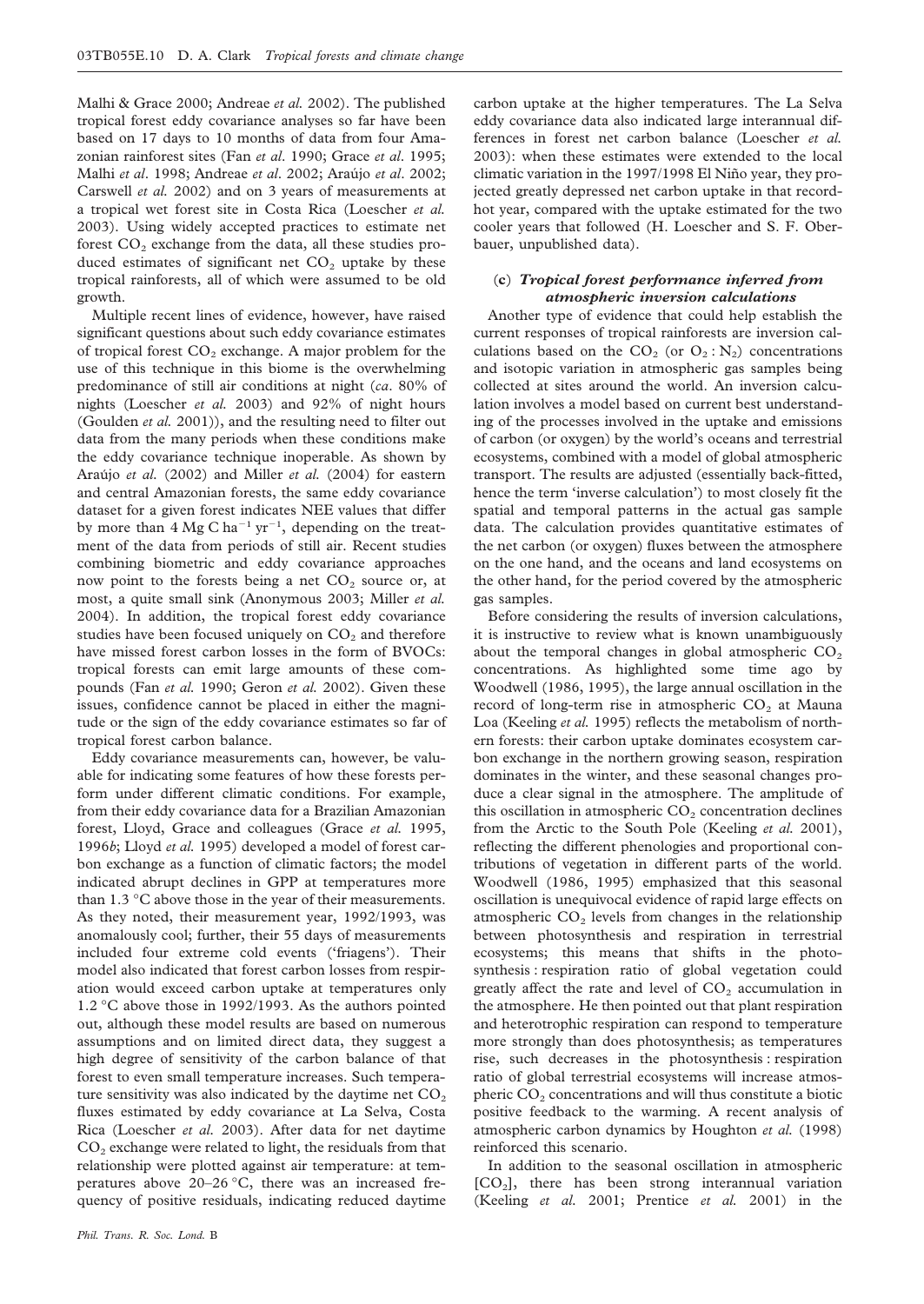atmospheric  $CO<sub>2</sub>$  anomaly, which is the temporal variation in the rate of increase in atmospheric  $[CO_2]$ , beyond the effects of annual fossil fuel emissions. Whereas in some years less than half of the current fossil fuel emissions to the atmosphere were retained as a net gain in atmospheric  $[CO<sub>2</sub>]$ , in other years the net gain nearly equalled the year's global fossil fuel emissions. Over the past two decades, the peaks in the atmospheric  $CO<sub>2</sub>$  anomaly have all occurred at times of peak global temperatures, which have largely coincided with El Niño events (Keeling et al. 2001). The 1997/1998 El Niño brought the highest rate of increase in atmospheric  $CO<sub>2</sub>$  ever measured, 6.0 Pg  $(= 6 \times 10^{15} \text{ g}) \text{ C yr}^{-1}$  (Keeling *et al.* 2001; Prentice *et al.* 2001). These two atmospheric findings—the seasonal oscillation, and the interannual variation in the atmospheric  $CO<sub>2</sub>$  anomaly and its relationship to temperature and to El Niño-are well constrained by the data.

Much less certain, however, are the inferences from atmospheric inversion model calculations about the relative contributions of the oceans and the land, and of different latitudinal belts, to this interannual variation in the atmospheric  $CO<sub>2</sub>$  anomaly. As noted earlier, these calculations are based on: vegetation and oceanic process models, which include many assumptions and hypotheses; models of atmospheric transport, which are equally uncertain; uncertain estimates of the land areas of different vegetation types and of the relative roles of  $C_3$  and  $C_4$  plants; and gas sample measurements, with their own uncertainties and varying degrees of cross-calibration. In addition, the atmospheric inversion models so far have been based on different kinds of data  $(CO_2, O_2 : N_2,$  $13C/12C$ , collected at different sets of sampling sites and over differing periods, and have involved significantly different approaches (see Gurney *et al.* 2002).

Findings from many such inversion models have been recently reviewed (Houghton 2001; Prentice *et al.* 2001). Most studies so far have indicated that the decadally averaged net carbon flux from the terrestrial tropics during 1980–1996 has been on the order of  $-1$  (sink) to  $+1.5$ (source) Pg C yr<sup>-1</sup>. Given that tropical deforestation has been estimated as a net decadally averaged flux on the order of  $+1.5$  to  $+1.7$  Pg C yr<sup>-1</sup> during these years (Houghton 2001), most of these estimates of net tropical carbon flux point to a counteracting net carbon sink in tropical vegetation.

A very different view, however, emerges from the annual estimates produced by a recent inversion calculation (Keeling & Piper 2001; Clark *et al.* 2003). This analysis is the first to be based on both atmospheric  $CO<sub>2</sub>$  concentrations and  ${}^{13}C/{}^{12}C$  isotopic composition in weekly atmospheric samples collected from the Arctic to the South Pole over a long time period (1978–2000). According to this analysis, the terrestrial tropics dominated the strong variation in the atmospheric  $CO<sub>2</sub>$  anomaly over the past two decades; the estimated net carbon flux from the terrestrial tropics varied over this period from a net sink of  $-1.8$  Pg C yr<sup>-1</sup> to a net source of  $+6.7$  Pg C yr<sup>-1</sup>, and this strong interannual variation was linked to the interannual changes in mean tropical temperature and rainfall. The inferred contribution of the terrestrial tropics to the atmospheric  $CO<sub>2</sub>$  anomaly was greatest in the years of peak temperatures (and anomalously low rainfall in many tropical areas); most of these were El Niño years.

Given the uncertainties in inversion model calculations and in the data that underlie them, there is a clear need to test these differing estimates against direct observations of other types. Independently obtained data that are consistent with inversion results will lead to increased confidence in a given set of inferences about the carbon fluxes from different parts of the world.

There is now one case of such independent corroboration. In a joint analysis (Clark *et al.* 2003), we have found that the interannual variation in tree growth at La Selva during the period 1984–2000 (see above) is highly significantly negatively correlated with the tropical terrestrial component of the atmospheric  $CO<sub>2</sub>$  anomaly as inferred for this period in the Keeling *et al.* (2001) inverse calculation analysis. Years of anomalously poor tree growth at La Selva were years of peak inferred net emissions from the terrestrial tropics, and both of these records were significantly related to annual temperatures and El Niño. Such a relationship has been independently projected by three vegetation process models (Kindermann *et al.* 1996; Gerard et al. 1999; Ito & Oikawa 2000): in these simulations, temperature-driven variations in the NPP of tropical evergreen forests dominated the terrestrial component of the atmospheric  $CO<sub>2</sub>$  anomaly. Further empirical support for such a relationship between tropical NPP and temperature comes from three recent remote-sensing studies (Braswell *et al.* 1997; Asner *et al.* 2000; Los *et al.* 2001): in all three analyses, satellite-derived measures of vegetation greenness (NDVI, normalized difference vegetation index) indicated reduced productivity in tropical ecosystems in warmer years.

Although this first case of agreement among independent approaches is encouraging, much is still needed before there will be a robust understanding of the processes underlying the atmospheric  $CO<sub>2</sub>$  anomaly (see Schimel *et al.* 2001). The sparse atmospheric sampling in tropical regions needs to be expanded (Gurney *et al.* 2002). The interannual and spatial variations in carbon emissions from tropical land-use change need to be more precisely quantified (cf. Houghton 2001). Long-term (10 years or more) records of annual forest performance from other tropical forest sites are currently lacking and are critically needed. Extensive empirical data are also needed for evaluating the temporal patterns in  $^{13}C/^{12}C$ discrimination by terrestrial plants (Keeling & Piper 2001).

## **5. CURRENT AND FUTURE SINKS OR SOURCES? CONCLUSIONS BASED ON THE EVIDENCE IN HAND**

The studies reviewed here present a new perspective on the role of tropical rainforests in the global carbon budget. The earlier view of this biome as a  $CO<sub>2</sub>$ -stimulated carbon sink seemed to be well founded on diverse lines of evidence: plot-based biomass estimates, eddy covariance studies and inferences from atmospheric inversion calculations. As seen in this review, however, these findings are now found to involve large uncertainties and questions related to methods and interpretation. Change in aboveground biomass is just one component of net forest carbon balance, and in no tropical rainforest has a complete assessment been made of total carbon stocks and their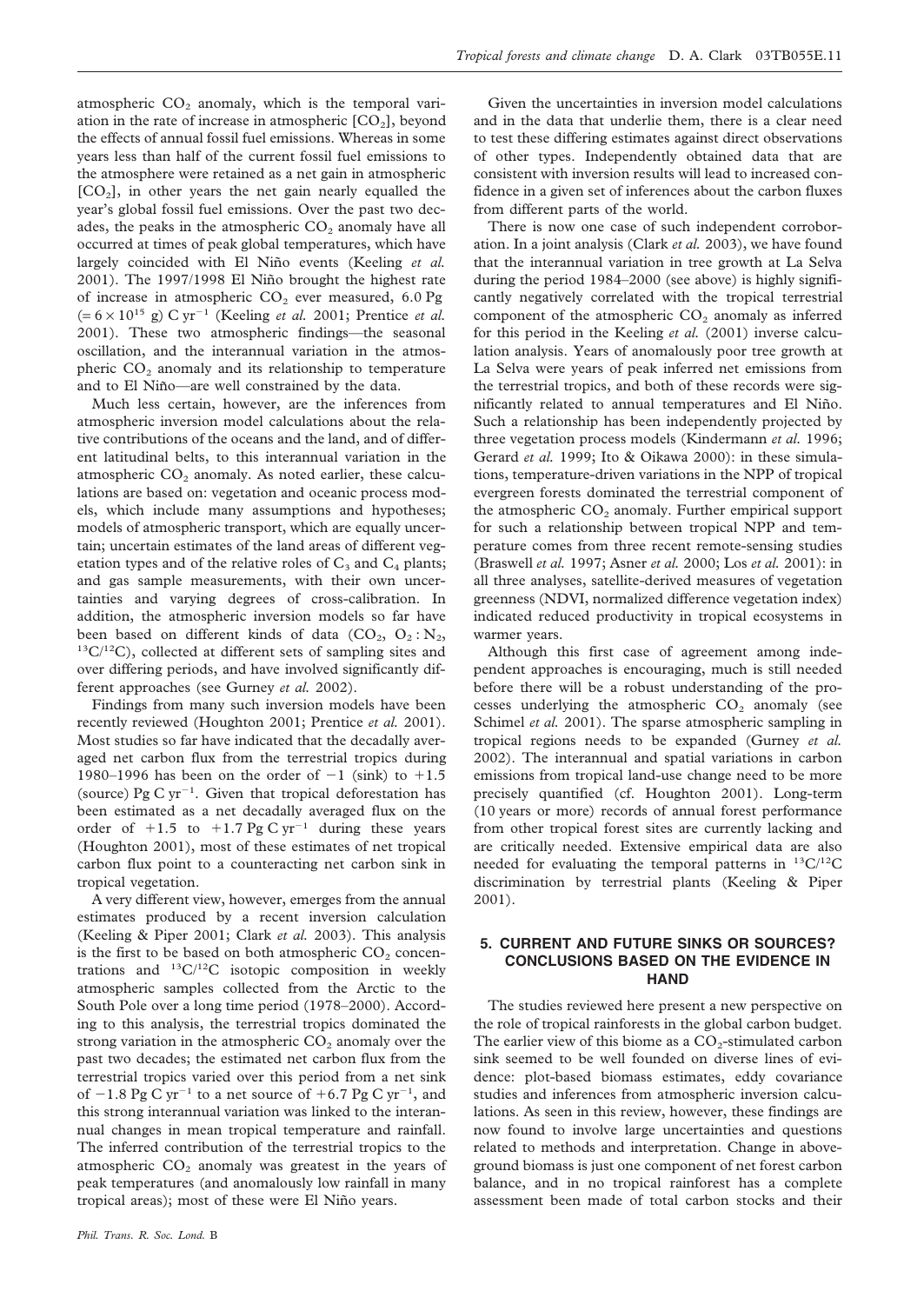change through time. Although the eddy covariance technique can tell us much about forest metabolism and its response to climate variation, it is now generally recognized that the existing eddy covariance estimates of tropical forest uptake may be subject to significant methods artefacts. Finally, although multiple atmospheric inversion models have indicated that tropical old-growth forests may have been a significant net carbon sink in recent decades, others have not, and this approach involves many uncertainties. The bottom line currently is that existing data are insufficient to establish whether the world's tropical rainforests are currently net carbon sinks, net carbon sources or are in carbon balance.

Accumulating evidence, however, points to potentially large negative impacts on this biome in the future from the ongoing climatic and atmospheric changes. Although the more realistic experiments with elevated  $CO<sub>2</sub>$  have shown no biomass increases in tropical forest trees, they revealed a build-up in leaf and twig TNC concentrations; such a decrease in plant tissue quality is likely to affect nutrient cycling and reduce forest productivity. Studies from the leaf- to the stand-level indicate that, as temperatures continue to rise, tropical forests are likely to respond with substantial reductions in NPP and elevated tree mortality. Continued increases in drought severity in the more seasonal tropical forests would compound these temperature effects. Taken together, many findings suggest that tropical old-growth forests will be acting as strongly increasing net sources of atmospheric  $CO<sub>2</sub>$  as warming proceeds.

### **6. A RESEARCH AGENDA**

Understanding the Earth system, in all of its fascinating complexity, is the most important scientific adventure of our time. We should get on with it, as free as possible from our preconceptions of the way the world ought to work.

(Kirchner 2002, p. 406)

Given the key roles of the tropical forest biome in the global carbon cycle and in terms of biodiversity and environmental services, intensified research is urgently needed to establish what is currently happening to these forests and to provide the process-level understanding needed to project their likely future. Several high priorities can be identified for such research: (i) long-term (multi-decade) monitoring of forest structure and function around the world tropics, with special attention given to poorly documented tropical forest areas (e.g. Africa); (ii) monitoring of processes at annual or shorter time intervals in representative forests, so that ecosystem responses can be related to interannual climatic and atmospheric variation; (iii) repeated assessment of all carbon stocks in representative forests, to ground-check their sink/source status; (iv) whole-forest experiments to test the effects of increased temperature and  $CO<sub>2</sub>$  concentration, ideally with three treatment levels (to capture the likely nonlinear responses (Körner 1995*b*)); and (v) clearly documenting the data from this research and making it publicly accessible, as has been done for other globally significant data (e.g. the human genome project). Such a multi-pronged research effort could go a long way towards revealing the present and future responses of the world's tropical rainforests to the immense global changes currently underway.

While writing this essay I was partly supported by grants from the National Science Foundation (LTREB DEB-0129038, DEB 0108389, Geosciences 0223284) and the Andrew W. Mellon Foundation; the CARBONO results reported here were also partly supported by grants from the National Science Foundation (DEB 9629245) and the Department of Energy (DE-FG02-96ER62289). I thank NSF for its long-term support of the La Selva Biological Station and David B. Clark for his input during the development of this paper.

## **REFERENCES**

- Aiba, S.-I. & Kitayama, K. 2002 Effects of the 1997–98 El Niño drought on rain forests of Mount Kinabalu, Borneo. *J. Trop. Ecol.* **18**, 215–230.
- Albritton, D. L. (and 58 others) 2001 Technical summary. In *Climate change 2001: the scientific basis* (ed. J. T. Houghton, Y. Ding, D. J. Griggs, M. Noguer, P. J. van der Linden, X. Dai, K. Maskell & C. A. Johnson), pp. 21–83. Cambridge University Press.
- Amthor, J. S. & Baldocchi, D. D. 2001 Terrestrial higher plant respiration and net primary production. In *Terrestrial global productivity* (ed. J. Roy, B. Saugier & H. A. Mooney), pp. 33–59. San Diego, CA: Academic.
- Andreae, M. O. (and 22 others) 2002 Biogeochemical cycling of carbon, water, energy, trace gases, and aerosols in Amazonia: the LBA-EUSTACH experiments. *J. Geophys. Res.* **107**, 8066–8090. (DOI 10.1029/2001JD000524.)
- Anonymous 2003 Fluxo invertido: após sucessivos ocorrências do El Niño nos anos 90, a Floresta Nacional do Tapajós libera mais gás carbônico do que absorve. Pesquisa FAPESP **88**, 50–51.
- Araújo, A. C. (and 11 others) 2002 Comparative measurements of carbon dioxide fluxes from two nearby towers in a central Amazonian rainforest: the Manaus LBA site. *J. Geophys. Res.* **107**, 8090–8109. (DOI 10.1029/2001JD000676.)
- Arnone, J. A. I. 1996 Predicting responses of tropical plant communities to elevated  $CO<sub>2</sub>$ : lessons from experiments with model ecosystems. In *Carbon dioxide, populations, and communities* (ed. C. Korner & F. A. Bazzaz), pp. 101–121. London: Academic.
- Asner, G. P., Townsend, A. R. & Braswell, B. H. 2000 Satellite observation of El Niño effects on Amazon forest phenology and productivity. *Geophys. Res. Lett.* **27**, 981–984.
- Asner, G. P., Townsend, A. R., Riley, W. J., Matson, P. A., Neff, J. C. & Cleveland, C. C. 2001 Physical and biogeochemical controls over terrestrial ecosystem responses to nitrogen deposition. *Biogeochemistry* **54**, 1–39.
- Baker, T. R. (and 17 others) 2004 Increasing biomass in Amazonian forest plots. *Phil. Trans. R. Soc. Lond*. B (In this issue.) (DOI 10.1098/rstb.2003.1422.)
- Baldocchi, D. D. & Amthor, J. S. 2001 Canopy photosynthesis: history, measurements, and models. In *Terrestrial global productivity* (ed. J. Roy, B. Saugier & H. A. Mooney), pp. 9–31. San Diego, CA: Academic.
- Bazzaz, F. A. 1998 Tropical forests in a future climate: changes in biological diversity and impact on the global carbon cycle. *Climate Change* **39**, 317–336.
- Bounoua, L. (and 10 others) 1999 Interactions between vegetation and climate: radiative and physiological effects of doubled atmospheric CO<sub>2</sub>. *J. Climate* 12, 309-324.
- Braswell, B. H., Schimel, D. S., Linder, E. & Moore III, B. 1997 The response of global terrestrial ecosystems to interannual temperature variability. *Science* **278**, 870–872.
- Brown, S. 1997 Estimating biomass and biomass change of tropical forests: a primer. Forestry paper 134. Rome: United Nations Food and Agriculture Organization.
- Carswell, F. E. (and 10 others) 2002 Seasonality in  $CO<sub>2</sub>$  and H2O flux at an eastern Amazonian rain forest. *J. Geophys. Res.* **107**, 8076–8090. (DOI 10.1029/2000JD000284.)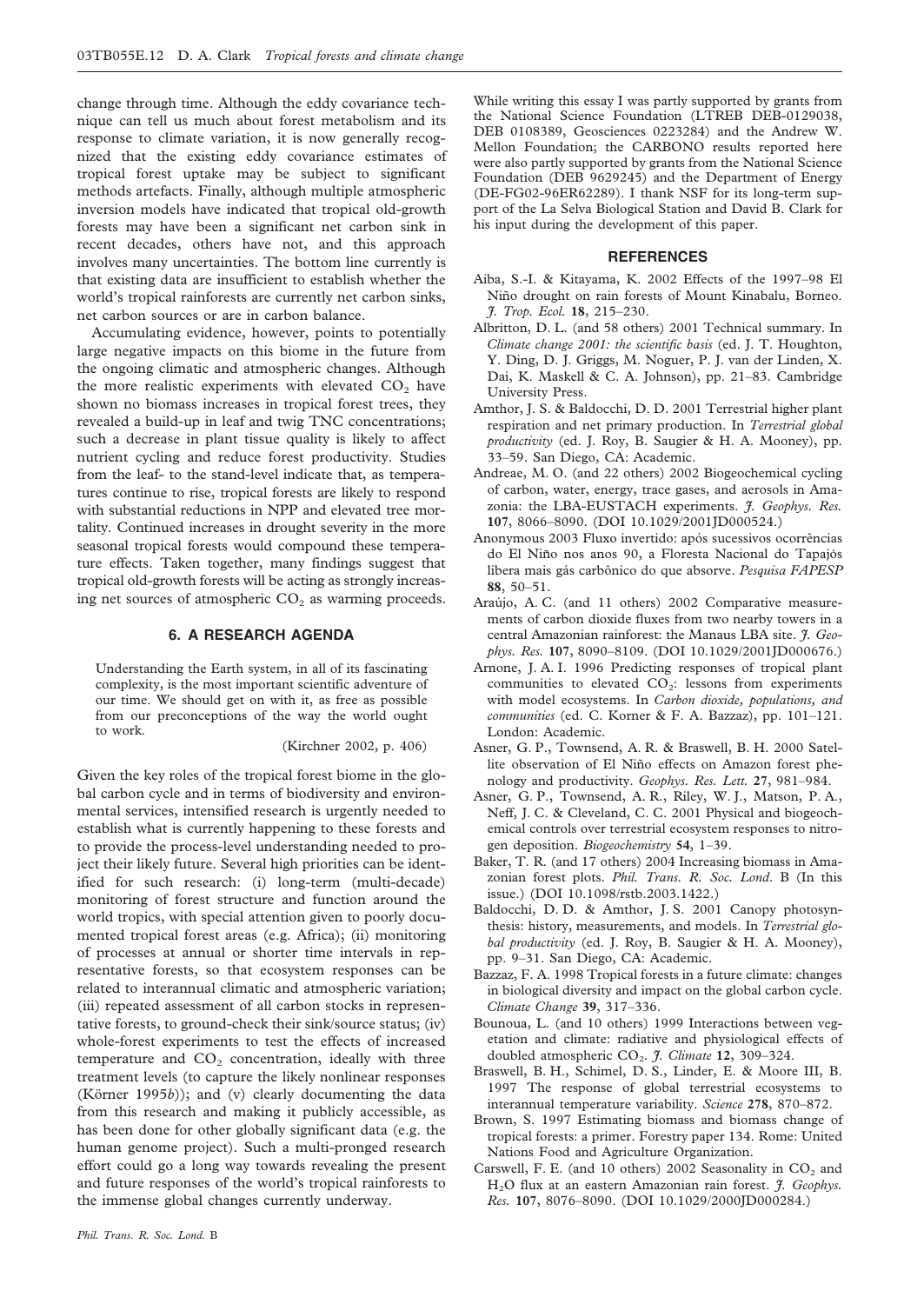- Ceulemans, R., Janssens, I. A. & Jach, M. E. 1999 Effects of CO<sub>2</sub> enrichment on trees and forests: lessons to be learned in view of future ecosystem studies. *Ann. Bot.* **84**, 577–590.
- Chambers, J. Q., DosSantos, J., Ribeiro, R. J. & Higuchi, N. 2000 Tree damage, allometric relationships, and aboveground net primary production in central Amazon forest. *Forest Ecol. Mngmt* **5348**, 1–12.
- Chave, J., Condit, R., Lao, S., Caspersen, J. P., Foster, R. B. & Hubbell, S. P. 2003 Spatial and temporal variation of biomass in a tropical forest: results from a large census plot in Panama. *J. Ecol.* **91**, 240–252.
- Chave, J., Condit, R., Aguilar, S., Hernandez, A., Lao, S. & Perez, R. 2004 Error propagation and scaling for tropical forest biomass estimates. *Phil, Trans. R. Soc. Lond*. B (In this issue.) (DOI 10.1098/rstb.2003.1425.)
- Chen, J., Carlson, B. E. & Del Genio, A. D. 2002 Evidence for strengthening of the tropical general circulation in the 1990s. *Science* **295**, 838–841.
- Clark, D. A. 2002 Are tropical forests an important carbon sink? Reanalysis of the long-term plot data. *Ecol. Applic.* **12**,  $3 - 7$ .
- Clark, D. A. & Clark, D. B. 1999 Assessing the growth of tropical rain forest trees: issues for forest modeling and management. *Ecol. Applic.* **9**, 981–997.
- Clark, D. A., Brown, S., Kicklighter, D. W., Chambers, J. Q., Thomlinson, J. R. & Ni, J. 2001 Measuring net primary production in forests: concepts and field methods. *Ecol. Applic.* **11**, 356–370.
- Clark, D. A., Piper, S. C., Keeling, C. D. & Clark, D. B. 2003 Tropical rain forest tree growth and atmospheric carbon dynamics linked to interannual temperature variation during 1984–2000. *Proc. Natl Acad. Sci. USA* **100**, 5852–5857.
- Clark, D. B. & Clark, D. A. 2000 Tree growth, mortality, physical condition, and microsite in old-growth lowland tropical rain forest. *Ecol. Arch.* http://www.esapubs.org/ archive/ecol/E081/003/default.htm.
- Cole, J. 2001 A slow dance for El Nin˜o. *Science* **291**, 1496– 1497.
- Coley, P. D., Massa, M., Lovelock, C. E. & Winter, K. 2002 Effects of elevated  $CO<sub>2</sub>$  on foliar chemistry of saplings of nine species of tropical tree. *Oecologia* **133**, 62–69.
- Condit, R., Hubbell, S. P. & Foster, R. B. 1995 Mortality rates of 205 neotropical tree and shrub species and the impact of a severe drought. *Ecol. Monogr.* **65**, 419–439.
- Cox, P. M., Betts, R. A., Jones, C. D., Spall, S. A. & Totterdell, I. J. 2000 Acceleration of global warming due to carboncycle feedbacks in a coupled climate model. *Nature* **408**, 184–187.
- Crutzen, P. J., Fall, R., Galbally, I. & Lindinger, W. 1999 Parameters for global ecosystem models. *Nature* **399**, 535.
- Crutzen, P. J. (and 10 others) 2000 High spatial and temporal resolution measurements of primary organics and their oxidation products over the tropical forests of Surinam. *Atmos. Environ.* **34**, 1161–1165.
- Cunningham, S. C. & Read, J. 2003 Do temperate rainforest trees have a greater ability to acclimate to changing temperatures than tropical rainforest trees? *New Phytol.* **157**, 55–64.
- Easterling, D. R. (and 10 others) 1997 Maximum and minimum temperature trends for the globe. *Science* **277**, 364–367.
- Fan, S.-M., Wofsy, S. C., Bakwin, P. S. & Jacob, D. J. 1990 Atmosphere–biosphere exchange of  $CO<sub>2</sub>$  and  $O<sub>3</sub>$  in the central Amazon forest. *J. Geophys. Res.* **95**, 16 851–16 864.
- Fearnside, P. M. 2000 Global warming and tropical land-use change: greenhouse gas emissions from biomass burning, decomposition and soils in forest conversion, shifting cultivation and secondary vegetation. *Climate Change* **46**, 115–158.
- Fedorov, A. V. & Philander, S. G. 2000 Is El Niño changing? *Science* **288**, 1997–2002.
- Field, C. B. 2001 Plant physiology of the 'missing' carbon sink. *Pl. Physiol.* **125**, 25–28.
- Field, C. B., Behrenfeld, M. J., Randerson, J. T. & Falkowski, P. 1998 Primary production of the biosphere: integrating terrestrial and oceanic components. *Science* **281**, 237–240.
- Fitter, A. H. & Hay, R. K. M. 1981 *Environmental physiology of plants*. London: Academic.
- Folland, C. K. (and 148 others) 2001 Observed climate variability and change. In *Climate change 2001: the scientific basis* (ed. J. T. Houghton, Y. Ding, D. J. Griggs, M. Noguer, P. J. van der Linden, X. Dai, K. Maskell & C. A. Johnson), pp. 99–181. Cambridge University Press.
- Gerard, J. C., Nemry, B., Francois, L. M. & Warnant, P. 1999 The interannual change of atmospheric  $CO<sub>2</sub>$ : contribution of subtropical ecosystems? *Geophys. Res. Lett.* **26**, 243–246.
- Geron, C., Guenther, A., Greenberg, J., Loescher, H. W., Clark, D. & Baker, B. 2002 Biogenic volatile organic compound emissions from a lowland tropical wet forest in Costa Rica. *Atmos. Environ.* **36**, 3793–3802.
- Gifford, R. M. 2003 Plant respiration in productivity models: conceptualisation, representation and issues for global terrestrial carbon-cycle research. *Funct. Pl. Biol.* **30**, 171–186.
- Goulden, M. L., Miller, S. D., Menton, M. C., Litvak, M. E., Rocha, H. R., Freitas, H. & Oviedo, A. 2001 *Measuring the effect of selective logging on forest–atmosphere exchange*. Atlanta, GA: LBA All-Scientists Meeting.
- Grace, J. (and 11 others) 1995 Carbon dioxide uptake by an undisturbed tropical rain forest in southwest Amazonia, 1992 to 1993. *Science* **270**, 778–780.
- Grace, J., Lloyd, J., McIntyre, J., Miranda, A. C., Meir, P. & Miranda, H. S. 1996*a* Carbon dioxide flux over Amazonian rain forest in Rondonia. In *Amazonian deforestation and climate* (ed. J. H. C. Gash, C. A. Nobre, J. M. Roberts & R. L. Victoria), pp. 307–318. Chichester: Wiley.
- Grace, J., Malhi, Y., Lloyd, J., McIntyre, J., Miranda, A. C., Meir, P. & Miranda, H. S. 1996*b* The use of eddy covariance to infer the net carbon dioxide uptake of Brazilian rain forest. *Global Change Biol.* **2**, 209–217.
- Graham, E. A., Mulkey, S. S., Kitajima, K., Phillips, N. G. & Wright, S. J. 2003 Cloud cover limits net  $CO<sub>2</sub>$  uptake and growth of a rainforest tree during tropical rainy seasons. *Proc. Natl Acad. Sci. USA* **100**, 572–576.
- Gu, L., Baldocchi, D. D., Wofsy, S. C., Munger, J. W., Michalsky, J. J., Urbanski, S. P. & Boden, T. A. 2003 Response of a deciduous forest to the Mount Pinatubo eruption: enhanced photosynthesis. *Science* **299**, 2035–2038.
- Gurney, K. R. (and 25 others) 2002 Towards robust regional estimates of  $CO<sub>2</sub>$  sources and sinks using atmospheric transport models. *Nature* **415**, 626–630.
- Hammond, D. S. & ter Steege, H. 1998 Propensity for fire in Guianan rainforests. *Conserv. Biol.* **12**, 944–947.
- Harley, P. C., Monson, R. K. & Lerdau, M. T. 1999 Ecological and evolutionary aspects of isoprene emission from plants. *Oecologia* **118**, 109–123.
- Harrison, R. D. 2001 Drought and the consequences of El Niño in Borneo: a case study of figs. *Popul. Ecol.* 43, 63-75.
- Hoffert, M. I. (and 17 others) 2002 Advanced technology paths to global climate stability: energy for a greenhouse planet. *Science* **298**, 981–987.
- Hogan, K. P., Smith, A. P. & Ziska, L. H. 1991 Potential effects of elevated  $CO<sub>2</sub>$  and changes in temperature on tropical plants. *Pl. Cell Environ.* **14**, 763–778.
- Holland, E. A., Neff, J. C., Townsend, A. R. & McKeown, B. 2000 Uncertainties in the temperature sensitivity of decomposition in tropical and subtropical ecosystems: implications for models. *Global Biogeochem. Cycles* **14**, 1137–1151.
- Houghton, R. A. 2001 Global terrestrial productivity and carbon balance. In *Terrestrial global productivity* (ed. J. Roy, B. Saugier & H. A. Mooney), pp. 499–520. San Diego, CA: Academic.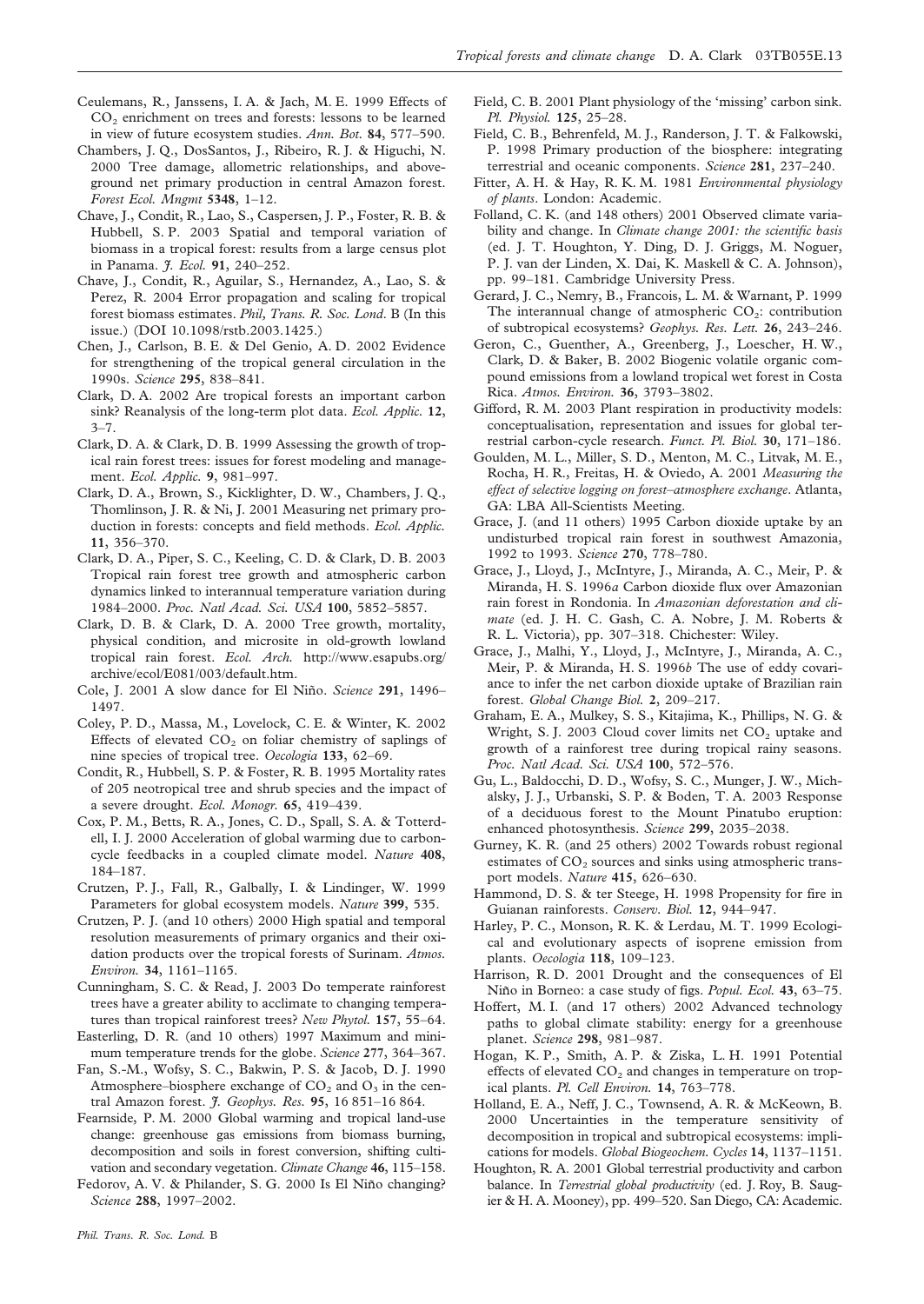- Houghton, R. A., Davidson, E. A. & Woodwell, G. M. 1998 Missing sinks, feedbacks, and understanding the role of terrestrial ecosystems in the global carbon balance. *Global Biogeochem. Cycles* **12**, 25–34.
- Huc, R. & Guehl, J. M. 1989 Environmental control of  $CO<sub>2</sub>$ assimilation rate and leaf conductance in two species of the tropical rain forest of French Guiana (*Jacaranda copaia* D. Don and *Eperua falcata* Aubl.). Ann. Sci. Forestières **46**(Suppl. 1), 443s–447s.
- Ishida, A., Toma, T., Matsumoto, Y., Yap, S. K. & Maruyama, Y. 1996 Diurnal changes in leaf gas exchange characteristics in the uppermost canopy of a rain forest tree, *Dryobalanops aromatica* Gaertn. f. *Tree Phys.* **16**, 779–785.
- Ito, A. & Oikawa, T. 2000 A model analysis of the relationship between climate perturbations and carbon budget anomalies in global terrestrial ecosystems: 1970 to 1997. *Climate Res.* **15**, 161–183.
- Keeling, C. D. & Piper, S. C. 2001 Exchanges of atmospheric  $CO<sub>2</sub>$  and <sup>13</sup>CO<sub>2</sub> with the terrestrial biosphere and oceans from 1978 to 2000. IV. Critical overview. *S. I. O. Ref. Series* **01-09**, 1–23.
- Keeling, C. D., Whorf, T. P., Wahlen, M. & Van der Plicht, J. 1995 Interannual extremes in the rate of rise of atmospheric carbon dioxide since 1980. *Nature* **375**, 666–670.
- Keeling, C. D., Piper, S. C., Bacastow, R. B., Wahlen, M., Whorf, T. P., Heimann, M. & Meijer, H. A. 2001 Exchanges of atmospheric  $CO_2$  and  $^{13}CO_2$  with the terrestrial biosphere and oceans from 1978 to 2000. I. Global aspects. *S. I. O. Ref. Series* **01-06**, 1-45.
- Keller, M. & Lerdau, M. 1999 Isoprene emission from tropical forest canopy leaves. *Global Biogeochem. Cycles* **13**, 19–29.
- Kindermann, J., Wurth, G. & Kohlmaier, G. H. 1996 Interannual variation of carbon exchange fluxes in terrestrial ecosystems. *Global Biogeochem. Cycles* **10**, 737–755.
- Kirchner, J. W. 2002 The Gaia hypothesis: fact, theory, and wishful thinking. *Climate Change* **52**, 391–408.
- Kirschbaum, M. U. F., Simioni, G., Medlyn, B. E. & McMurtrie, R. E. 2003 On the importance of including soil nutrient feedback effects for predicting ecosystem carbon exchange. *Funct. Pl. Biol.* **30**, 223–237.
- Koch, G. W., Amthor, J. S. & Goulden, M. L. 1994 Diurnal patterns of leaf photosynthesis, conductance and water potential at the top of a lowland rain forest canopy in Cameroon: measurements from the Radeau des Cimes. *Tree Phys.* **14**, 347–360.
- Körner, C. 1995 $a$  Biodiversity and CO<sub>2</sub>: global change is under way. *Gaia* **4**, 234–243.
- Körner, C. 1995*b* Towards a better experimental basis for upscaling plant responses to elevated  $CO<sub>2</sub>$  and climate warming. *Pl. Cell Environ.* **18**, 1101–1110.
- Körner, C. 1998 Tropical forests in a CO<sub>2</sub>-rich world. *Climate Change* **39**, 297–315.
- Körner, C. 2001 Experimental plant ecology: some lessons from global change research. In *Ecology: achievement and challenge* (ed. M. C. Press, N. J. Huntly & S. Levin), pp. 227–247. Oxford: Blackwell Science.
- Körner, C. 2004 Through enhanced tree dynamics carbon dioxide enrichment may cause tropical forests to lose carbon. *Phil. Trans. R. Soc. Lond.* B (In this issue) (DOI 10.1098/ rstb.2003.1429.)
- Laurance, W. F. & Williamson, G. B. 2001 Positive feedbacks among forest fragmentation, drought, and climate change in the Amazon. *Conserv. Biol.* **15**, 1529–1535.
- Laurance, W. F., Laurance, S. G., Ferreira, L. V., Rankin-de-Merona, J. M., Gascon, C. & Lovejoy, T. E. 1997 Biomass collapse in Amazonian forest fragments. *Science* **278**, 1117–1118.
- *Phil. Trans. R. Soc. Lond.* B
- Leigh Jr, E. G., Windsor, D. M., Rand, A. S. & Foster, R. B. 1990 The impact of the 'El Niño' drought of 1982–83 on a Panamanian semideciduous forest. In *Global ecological consequences of the 1982–83 El Nin˜o-Southern Oscillation* (ed. P. W. Glynn), pp. 473–486. Amsterdam: Elsevier.
- Leighton, M. & Wirawan, N. 1986 Catastrophic drought and fire in Borneo tropical rain forest associated with the 1982– 1983 El Niño Southern Oscillation event. In *Tropical rain forests and the world atmosphere* (ed. G. T. Prance), pp. 75– 102. Boulder, CO: Westview Press.
- Lerdau, M., Guenther, A. & Monson, R. 1997 Plant production and emission of volatile organic compounds. *Bioscience* **47**, 373–383.
- Lerdau, M. T. & Throop, H. L. 1999 Isoprene emission and photosynthesis in a tropical forest canopy: implications for model development. *Ecol. Applic.* **9**, 1109–1117.
- Lieberman, D., Hartshorn, G. S., Lieberman, M. & Peralta, R. 1990 Forest dynamics at La Selva Biological Station, 1969– 1985. In *Four neotropical rainforests* (ed. A. H. Gentry), pp. 509–521. New Haven, CT: Yale University Press.
- Lloyd, J., Grace, J., Miranda, A. C., Meir, P., Wong, S. C., Miranda, H. S., Wright, I. R., Gash, J. H. C. & McIntyre, J. 1995 A simple calibrated model of Amazon rainforest productivity based on leaf biochemical properties. *Pl. Cell Environ.* **18**, 1129–1145.
- Loescher, H. W., Oberbauer, S. F., Gholz, H. L. & Clark, D. B. 2003 Environmental controls on net ecosystem-level exchange of carbon and their potential consequences for productivity in wet tropical forests of central America. *Global Change Biol.* **9**, 396–412.
- Los, S. O., Collatz, G. J., Bounoua, L., Sellers, P. J. & Tucker, C. J. 2001 Global interannual variations in sea surface temperature and land surface vegetation, air temperature, and precipitation. *J. Climate* **14**, 1535–1549.
- Lovelock, C. E., Winter, K., Mersits, R. & Popp, M. 1998 Responses of communities of tropical tree species to elevated CO2 in a forest clearing. *Oecologia* **116**, 207–218.
- Lovelock, C. E., Virgo, A., Popp, M. & Winter, K. 1999 Effects of elevated  $CO<sub>2</sub>$  concentrations on photosynthesis, growth and reproduction of branches of the tropical canopy tree species, *Luehea seemannii* Tr. & Planch. *Pl. Cell Environ.* **22**, 49–59.
- Malhi, Y. & Grace, J. 2000 Tropical forests and atmospheric carbon dioxide. *Trends Ecol. Evol.* **15**, 332–337.
- Malhi, Y. & Wright, J. 2004 Spatial patterns and recent trends in the climate of tropical forest regions. *Phil. Trans. R. Soc. Lond.* B (In this issue.) (DOI 10.1098/rstb.2003.1433.)
- Malhi, Y., Nobre, A. D., Grace, J., Kruijt, B., Pereira, M. G. P., Culf, A. & Scott, S. 1998 Carbon dioxide transfer over a central Amazonian rain forest. *J. Geophys. Res.* **103**, 31 593–31 612.
- Melillo, J. M., McGuire, A. D., Kicklighter, D. W., Moore III, B., Vorosmarty, C. J. & Schloss, A. L. 1993 Global climate change and terrestrial net primary production. *Nature* **363**, 234–240.
- Miller, S. D., Goulden, M. L., Menton, M. C., da Rocha, H. R., Freitas, H. C., Michela e Silva Figueira, A. & Dias de Sousa, C. A. 2004 Biometric and micrometeorological measurements of tropical forest carbon balance. *Ecol. Applic*. **14**. (In the press.)
- Nakagawa, M. (and 12 others) 2000 Impact of severe drought associated with the 1997–1998 El Niño in a tropical forest in Sarawak. *J. Trop. Ecol.* **16**, 355–367.
- Nelson, B. W., Kapos, V., Adams, J. B., Oliveira, W. J., Braun, O. P. G. & do Amaral, I. L. 1994 Forest disturbance by large blowdowns in the Brazilian Amazon. *Ecology* **75**, 853–858.